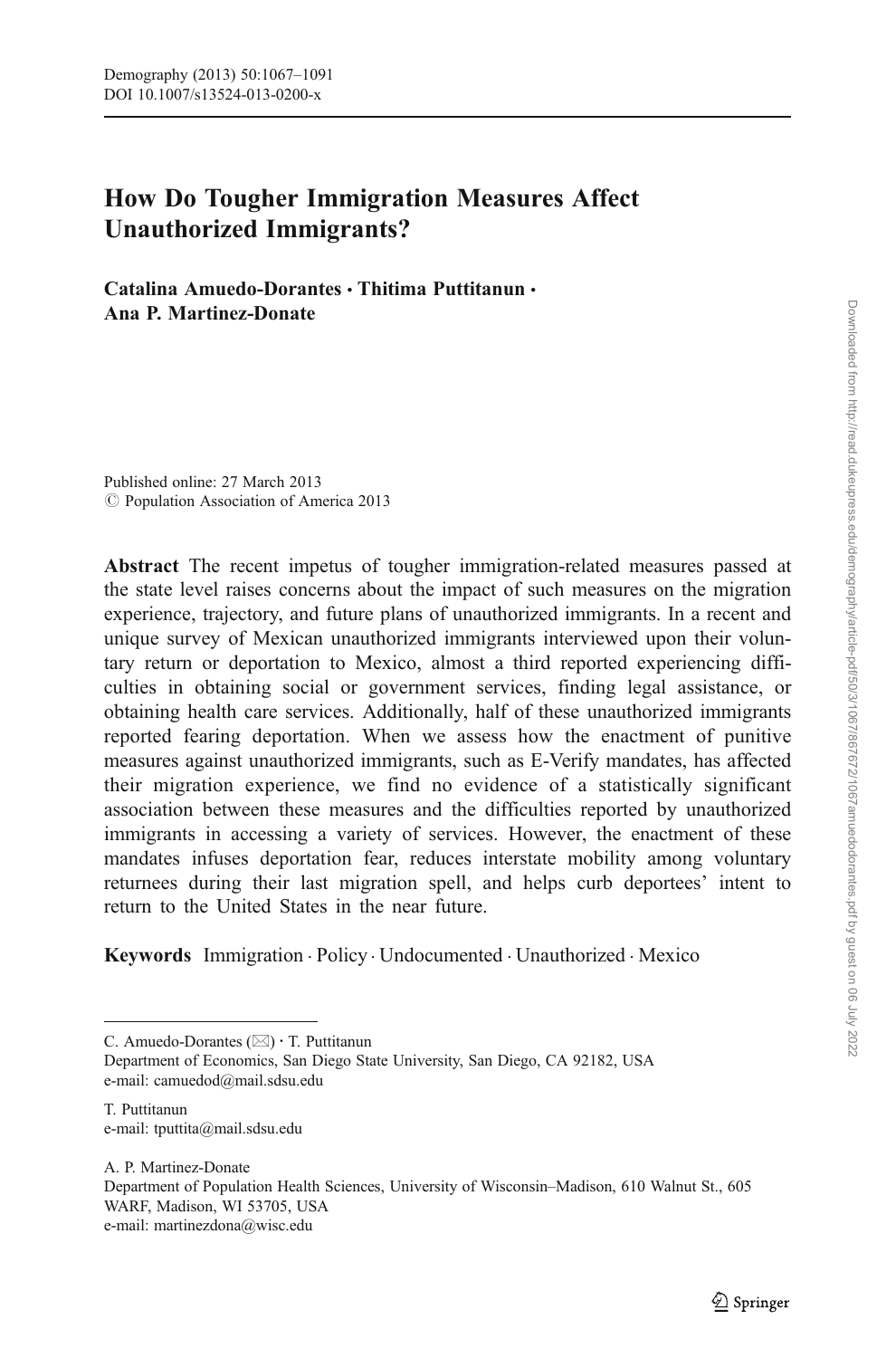## Introduction

Immigration is a complex issue that raises strong feelings. Concerns about whether border security and enforcement were tough enough were the greatest impediments to the passage of a much-needed comprehensive immigration reform back in 2006 and 2007. Since then, some states have taken immigration matters into their own hands and adopted employment verification (i.e., E-Verify) systems as a means to curtail the hiring of unauthorized workers.<sup>1</sup> By 2010, more than a dozen states required that public agencies or public contract recipients use E-Verify to determine employment eligibility for new hires, and four states had enacted E-Verify mandates for all employers (Rosenblum [2011\)](#page-24-0). This trend has only increased over time, with five additional states enacting E-Verify mandates in 2011. Moreover, some of the states with E-Verify mandates in place have gone further and approved increasingly tougher measures, such as Arizona's well-known Senate Bill 1070, that not only pertain to the hiring of unauthorized immigrants but also make it a misdemeanor crime for an alien to be without proper documentation.<sup>2</sup> Nationwide, evidence of the increasingly hostile environment faced by unauthorized immigrants has also become evident through the dramatic increase in the number of deportations, from 50,924 in 1995 to 387,242 in 2010 (more than a 600 % increase in 15 years; Office of Immigration Statistics  $2010$ .<sup>3</sup>

All these measures might reduce unauthorized immigration only if they seriously deteriorate the migration experience of undocumented immigrants. While one might assume they do, information is lacking on the extent to which the adoption of morepunitive measures against unauthorized immigrants is correlated with (a) heightened deportation fear or difficulties in accessing social, legal, or health care services, (b) increased or restricted mobility across state lines (see Rosenblum and Gorman [2010\)](#page-24-0), or (c) a curbed intent to return to the United States in the near future among voluntary returnees or deported migrants.

In this article, we exploit a recent and unique survey of unauthorized Mexican immigrants interviewed in 2009 upon their voluntary return or deportation to Mexico to learn about the impact of tougher immigration measures, as captured by the enactment of E-Verify mandates, on the migration experiences and migratory plans of that population. We focus on the impact of E-Verify mandates for two reasons. First, the core of our survey was administered before the implementation of alternative immigration measures, such as SB1070 in Arizona. Second, for the most part, SB1070-like measures were adopted as follow-up measures by the same states that

<sup>&</sup>lt;sup>1</sup> The E-Verify system was originally established by the Illegal Immigration Reform and Immigrant Responsibility Act of 1996 as a voluntary pilot program. Logistically, E-Verify is an internet-based, free program run by the United States government that compares information from an employee's employment eligibility verify form (I-9) to data from U.S. government records. If the information matches, that employee is considered eligible to work in the United States. If there is a mismatch, E-Verify alerts the employer, and the employee is allowed to work while the problem is resolved.

 $2^2$  Georgia, Alabama, and Utah are some of the states that have followed Arizona, passing laws that expand the power of local police to check the immigration status of residents. Like bills have been passed by at least one chamber of state legislatures in Indiana, Oklahoma, and South Carolina. In total, up to 30 states are contemplating similar measures.

 $3$  See Menjivar and Abrego [\(2012\)](#page-23-0) for more information on the dramatic increase in deportations taking place nationally.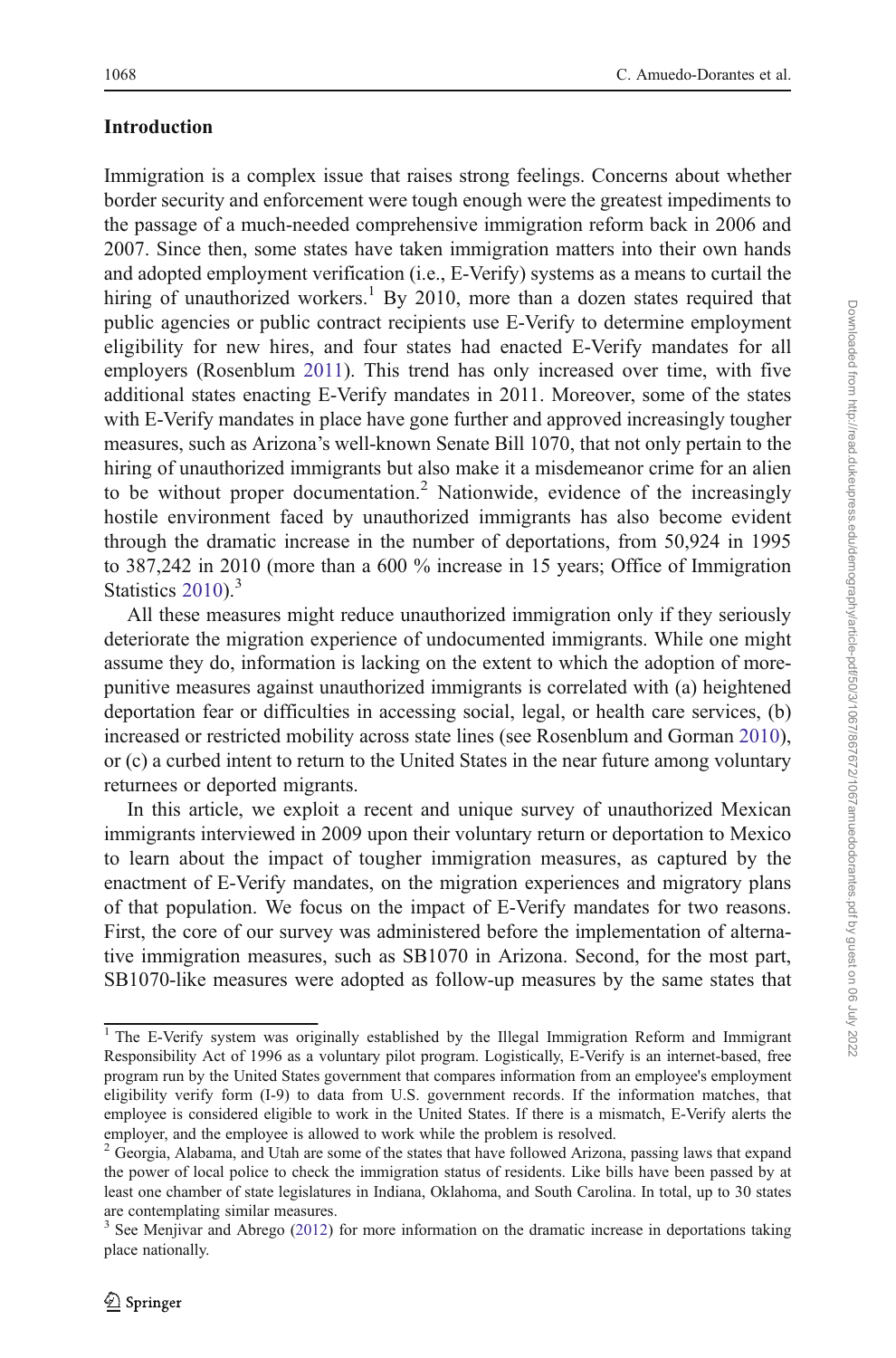had previously enacted an E-Verify mandate. As such, the enactment of E-Verify mandates is a good indicator of the more punitive atmosphere against unauthorized immigration taking place in some U.S. states that we are interested in addressing. Using that information, we address the following questions: Are unauthorized immigrants in our sample more likely to report having experienced fear of deportation or difficulties in accessing various types of services following the enactment of E-Verify mandates? Are they more or less likely to move across states lines in response to the enactment of E-Verify mandates? And do these mandates curb their intent to return to the United States in the near future? Answers to these questions are of great relevance for the ongoing debate on the impact of this type of legislative measure and on its effectiveness in ultimately curbing repetitive crossings by unauthorized immigrants allegedly the largest component of overall apprehensions (Cornelius [1998](#page-22-0); Sherry [2004;](#page-24-0) Spener [2001\)](#page-24-0). First-order effects, if they exist, should be observed among unauthorized immigrants exposed to these more-punitive measures, whereas secondorder effects may expand to future unauthorized immigrants contemplating migration to the United States.

## Brief Literature Review

Several studies have examined the impact of federal immigration laws, such as the 1986 Immigration Reform and Control Act (IRCA), on the flow of unauthorized immigrants. Most of that literature looked at changes in aggregate series (frequently, apprehension data) before and after the enactment of the law (e.g., Bean et al. [1990a,](#page-22-0) [b](#page-22-0); Cornelius [1998](#page-22-0); Dávila et al. [2002](#page-22-0); Espenshade [1990,](#page-23-0) [1994](#page-23-0); Hanson and Spilimbergo [1999;](#page-23-0) Orrenius and Zavodny [2003](#page-23-0); Singer and Massey [1988](#page-24-0); White et al. [1990\)](#page-24-0). Others used individual-level data on small or local samples from specific Mexican communities at certain periods (see, e.g., Bustamante [1990;](#page-22-0) Chavez et al. [1990](#page-22-0); Cornelius [1989](#page-22-0), [1990](#page-22-0); González de la Rocha and Escobar Latapi [1990;](#page-23-0) Kossoudji [1992](#page-23-0); Massey et al. [1990](#page-23-0)) or relied on individual-level data collected from a large number of Mexican communities over an extended period.<sup>4</sup> Overall, regardless of the data source being used, most of these studies conclude that the enhanced border enforcement accompanying the implementation of such laws did not seem to have much impact on illegal immigration. Instead, it had the unintended consequences of prolonging unauthorized immigrants' migratory spells in the United States (Massey et al. [2002](#page-23-0)) and disrupting remittances and family ties (Hagan et al. [2008\)](#page-23-0).

<sup>4</sup> For instance, Donato et al. ([1992\)](#page-23-0) and Orrenius ([2001](#page-23-0)) relied on data from the Mexican Migration Project (MMP) to examine changes in the likelihood of a variety of events—such as taking a first illegal trip, repeat migration, being apprehended, using a border smuggler or coyote, and changes in smuggling costs or border-crossing sites—before and after the 1986 Immigration Reform and Control Act (IRCA). Angelucci ([2005\)](#page-22-0) also relied on MMP data to assess the impact of border enforcement on net flows (i.e., coming into and exiting the United States) of illegal Mexican immigrants. Ritcher et al. ([2007\)](#page-24-0), however, used data from the *Encuesta Nacional a Hogares Rurales de Mexico* (ENHRUM) to examine the impact of three policies: IRCA, NAFTA, and increased border enforcement expenditures on migration. And Amuedo-Dorantes and Bansak [\(2011\)](#page-22-0) relied on data from the Encuesta sobre Migración en la Frontera Norte de México (EMIF) to explore how changes in border enforcement helped deter undocumented migrants from repetitively attempting to cross the Mexico-U.S. border.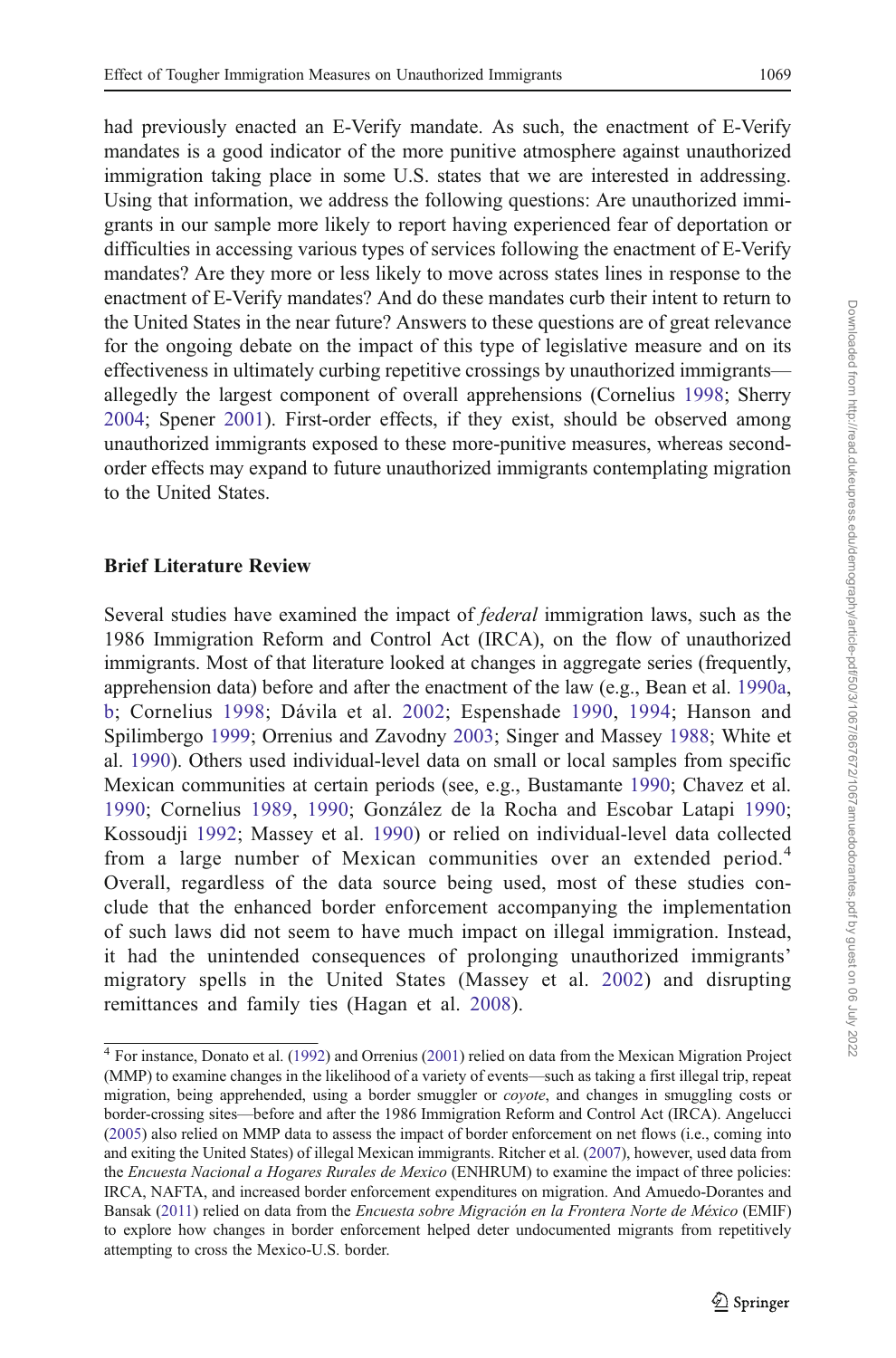Likewise, a fairly large number of studies have examined the impact of other federal laws, such as the Illegal Immigration Reform and Immigrant Responsibility Act (IIRIRA) and the Personal Responsibility and Work Opportunity Reconciliation Act (PRWORA) of 1996, on unauthorized immigrants' access to services and deportation fear. Under PRWORA, unauthorized immigrants continued to be ineligible for any retirement, welfare, health, disability, or other similar benefits provided by state or local government agencies. Exceptions included emergency medical services funded through Medicaid and immunizations of communicable diseases. Title IV of the act referred to legal immigrants' (noncitizen permanent residents) eligibility for public benefits. Yet, because of unfamiliarity with the law and the U.S. health care system, fear of deportation, and language barriers, among other things, this type of measure was believed also to have the potential of severely restricting unauthorized immigrants' ability to access health services (see, e.g., Bell [2004](#page-22-0); De la Torre and Estrada [2001](#page-23-0); Kaiser Commission on Medicaid and the Uninsured [2003;](#page-23-0) Kullgren [2003;](#page-23-0) Rivers and Patino [2006](#page-24-0); Schur and Albers [1996](#page-24-0); Solis et al. [1990;](#page-24-0) Woloshin et al.  $1995$ <sup>5</sup>. In this vein, Ku ([2009\)](#page-23-0) found that restrictions placed by welfare reform reduced the share of both legal and undocumented immigrants using Medicaid. Likewise, Rodríguez and Hagan [\(2004](#page-24-0)) and Hagan et al. ([2010\)](#page-23-0) found that increased enforcement following IIRIRA and PRWORA created anxiety, stress, and confusion, leading immigrants to voluntarily withdraw from using public services to which they were entitled. In contrast, Capps et al. [\(2009](#page-22-0)) failed to find evidence of such a pattern after PRWORA. For instance, they documented that Medicaid use among immigrants did not decline after welfare reform was passed.

More recently, after the bipartisan-fueled effort for a comprehensive immigration reform died in 2007, states have started to take action on these issues within their jurisdiction, and researchers have been assessing the impact that state-level legislation has on unauthorized immigration.<sup>6</sup> For example, Lofstrom et al.  $(2011)$  $(2011)$  explored how the passage and implementation of the 2007 Legal Arizona Workers Act (LAWA) altered the internal demographic composition of the resident population of the state. Despite the controversial efficacy of E-Verify, $\frac{7}{1}$  they found that LAWA, which required all employers to use the Federal E-Verify system, reduced the shares of Hispanic noncitizens—a group more likely to be unauthorized—residing and working in the state of Arizona. In a similar line, Amuedo-Dorantes and Lozano [\(2011](#page-22-0)) examined the impact of Arizona's SB1070. They found that SB1070 was enacted precisely as the population of likely unauthorized workers recovered in the state, suggesting that, while this legislation is seemingly effective at deterring Hispanic noncitizen males, its effect may be short-lived.

 $<sup>5</sup>$  In 2002, more than 40 % of immigrants are without health insurance (Bell [2004](#page-22-0)). Kaiser Commission on</sup> Medicaid and the Uninsured ([2003\)](#page-23-0) found that low-income immigrants are more than twice as likely to be uninsured as low-income citizens. Moreover, immigrants' health coverage varies by state. Uninsured immigrants ranged from 46 % in California and New York to 56 % in Texas during a 2001–2002 population survey by this agency.

<sup>6</sup> A comprehensive overview of state and local immigration policy–making in the United States can be found in Varsanyi ([2010\)](#page-24-0).<br><sup>7</sup> Rosenblum ([2011](#page-24-0)) discussed the strengths and weaknesses of the E-Verify system and how E-Verify is

highly vulnerable to identity fraud and employer noncompliance, as documented by Westat Corporation ([2009\)](#page-24-0) and numerous audits by the Social Security Administration Office of the Inspector General.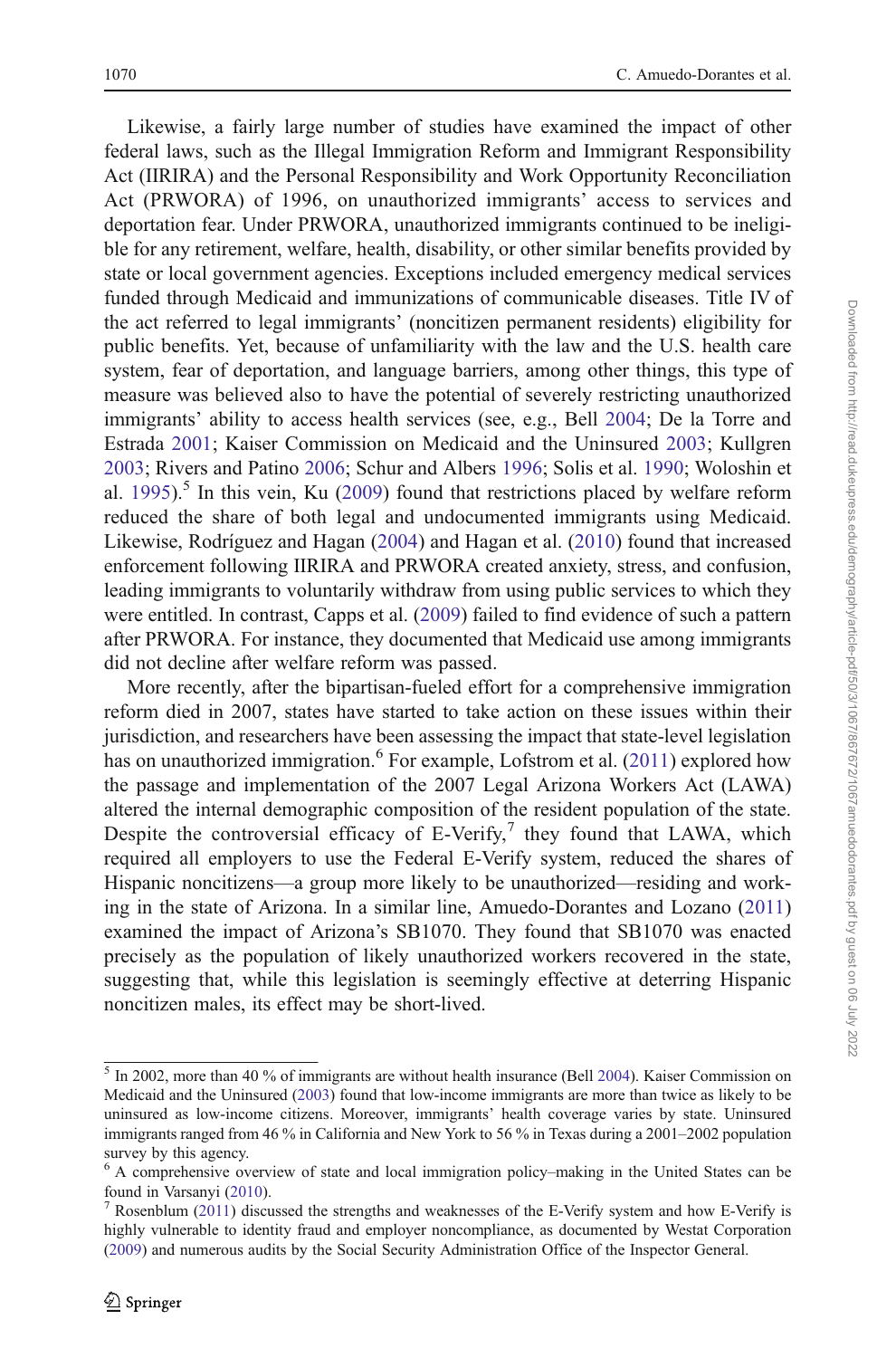To date, we still lack an understanding of the degree to which the passage of morepunitive state-level measures against unauthorized immigrants increases their deportation fears or their difficulties in getting government assistance or legal and health services. More importantly, even if it does, it is questionable whether unauthorized immigrants actually end up changing their migration trajectories and future plans because of such policy measures. These are important queries if one of the purposes of these state-level policy measures is to reduce unauthorized immigration, and, as noted earlier, repetitive crossings by unauthorized immigrants are the largest component of overall apprehensions.

In what follows, we try to shed some light on these questions using a unique database with detailed information on the recent migratory experiences and difficulties encountered by unauthorized Mexican immigrants, who compose by far the largest group among unauthorized immigrants residing in the United States (58 %; see Passel and Cohn [2011\)](#page-24-0).

#### Data

In this study, we take advantage of data gathered between July 2009 and August 2010 from a cross-sectional probability survey of migrants traveling through the Tijuana– San Diego border region. The survey, funded by the National Institutes of Health (NIH), is the result of a binational collaboration effort between the University of Wisconsin at Madison, the Center for Behavioral Epidemiology and Community Health (CBEACH) at San Diego State University, and the Colegio de la Frontera Norte (COLEF) in Tijuana, Mexico. The survey is modeled after the large periodic survey of Mexican migrants known as the *Encuesta sobre Migración en la Frontera* Norte de México (EMIF)—a migration survey conducted by COLEF for the Secretaría del Trabajo y Previsión Social and the Consejo Nacional de Población along the U.S.-Mexico border (Secretaría del Trabajo y Previsión Social [1998\)](#page-24-0). Like the EMIF, the survey methodology involves the use of probability sampling methods and the computation of similar survey weights—in our case to guarantee that the estimates based on survey data reflect the distribution of the sociodemographic characteristics and experiences of the migrant population crossing through the San Diego–Tijuana border.<sup>8</sup> The San Diego–Tijuana region constitutes a natural port of entry to the State of California; it accounts for 37 % of the total migrant flow across the U.S.-Mexico border and 71 % of the migrant flow in the western region of the U.S.-Mexico border.<sup>9</sup>

The survey uses a multistage sampling design, with random selection of geographic units (i.e., sampling sites and points) and time units (i.e,. days and eight-hour long sampling shifts) to recruit representative samples of the different Mexican migrant flows traveling through the San Diego–Tijuana border region. Sampling sites for these flows included the Tijuana International Airport, the Tijuana Central bus

<sup>8</sup> See the [Appendix](#page-19-0) for more detailed information on the survey methodology. <sup>9</sup> See Secretaría de Gobernación, Consejo Nacional de Población, Instituto Nacional de Migración, Secretaría de Relaciones Exteriores, Secretaría del Trabajo y Previsión Social, El Colegio de la Frontera Norte ([2007\)](#page-24-0).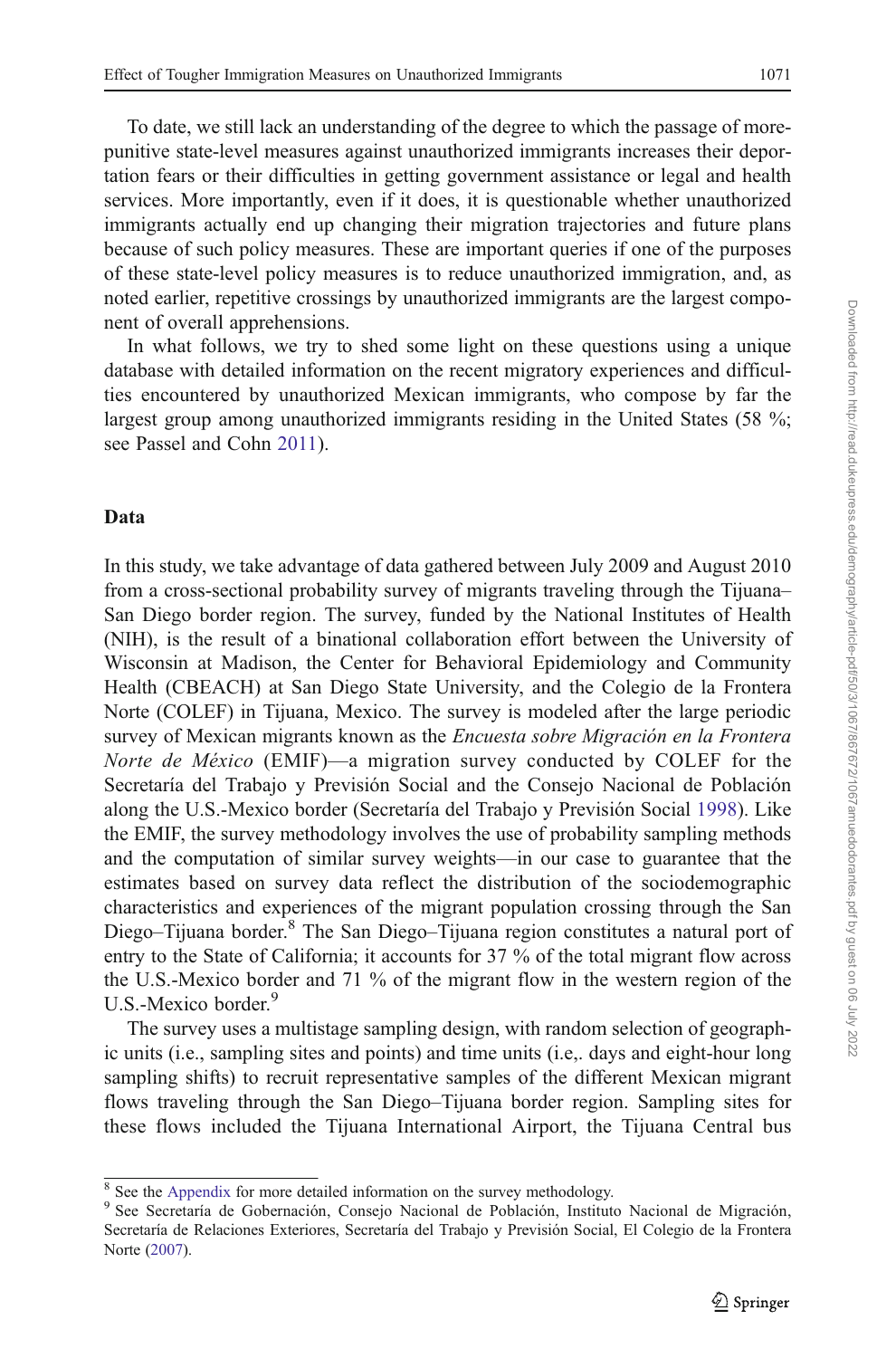station, and the San Ysidro deportation station at the San Diego–Tijuana border. During each survey shift, an interviewer applied a screening form that permits differentiating migrants from tourists and individuals born in the United States. Once a person is considered eligible (i.e., a migrant 18 years of age or older), the questionnaire was administered anonymously by a trained interviewer. Data were collected from four representative samples of Mexican migrant populations traveling through the San Diego–Tijuana border region: (1) migrants returning to Mexico from the United States; (2) migrants traveling north from other Mexican regions; (3) migrants arriving at Tijuana from other Mexican border cities; and (4) unauthorized migrants deported by the U.S. Border Patrol. The second population (that is, group (2)) arrived at the border region as their final destination or as an intermediate site in their journey to the United States. The other three populations arrived at Tijuana from the United States or from other Mexican border cities—most of the time on their journey home or back to the United States. We focus on unauthorized immigrants from groups (1), (3), and (4) for whom detailed information was gathered regarding difficulties migrants encountered while trying to access a variety of services during their last trip to the United States.<sup>10</sup> Our sample thus consists of individuals aged 18 and older, who were not born in the United States and who last migrated to the United States illegally with the intent of staying over one month. Overall, we work with a sample of approximately 1,200 unauthorized Mexican migrants returning from the United States, either voluntarily or through deportation.

It is important to recognize that, despite providing us with recent and relevant information about the struggles of unauthorized migrants while in the United States, our data set lacks information on three groups of unauthorized Mexican emigrants traveling through the San Diego–Tijuana region. In addition to data about any unauthorized migrant in group (2) with past U.S. migration experience, we lack information on unauthorized Mexican emigrants who returned to interior points in Mexico via air. However, because migrants traveling to interior points of Mexico via air are less likely to be unauthorized, this deficiency is not likely to greatly compromise our final results. The third category omitted from the survey is that of unauthorized Mexican emigrants who never return to Mexico.

Because of the proximity between the two countries, returnees still account for a rather large group (Lindstrom [1996](#page-23-0); Lowell and de la Garza [2002](#page-23-0); Orrenius [1999;](#page-23-0) Reyes  $1997$ ).<sup>11</sup> The lack of data on nonreturnees restricts our ability to extrapolate our findings to the overall population of unauthorized immigrants. Unfortunately, no survey fully captures all unauthorized immigrants—that is, those staying in the United States and those returning home, along with information on the outcomes'

<sup>&</sup>lt;sup>10</sup> Unlike migrants in groups (1) and (4), who are return migrants, or migrants in group (3), who have resided in the border region and have often crossed to the United States before, the vast majority of individuals in group (2) did not have previous U.S. migratory experience and, as such, they were not

questioned about their experiences in obtaining needed services while in the United States.<br><sup>11</sup> This hypothesis is supported by the fact that other surveys—such as the Mexican Migration Project (MMP; [www.pop.upenn.edu/mexmig/databases/databases.htm\)](http://www.pop.upenn.edu/mexmig/databases/databases.htm)%E2%80%94in)—in their attempt to obtain a representative sample of Mexican migrants, interviewed a relatively small number of Mexican migrant households residing in the United States, while the vast majority of households with U.S. migration experience were interviewed in Mexico.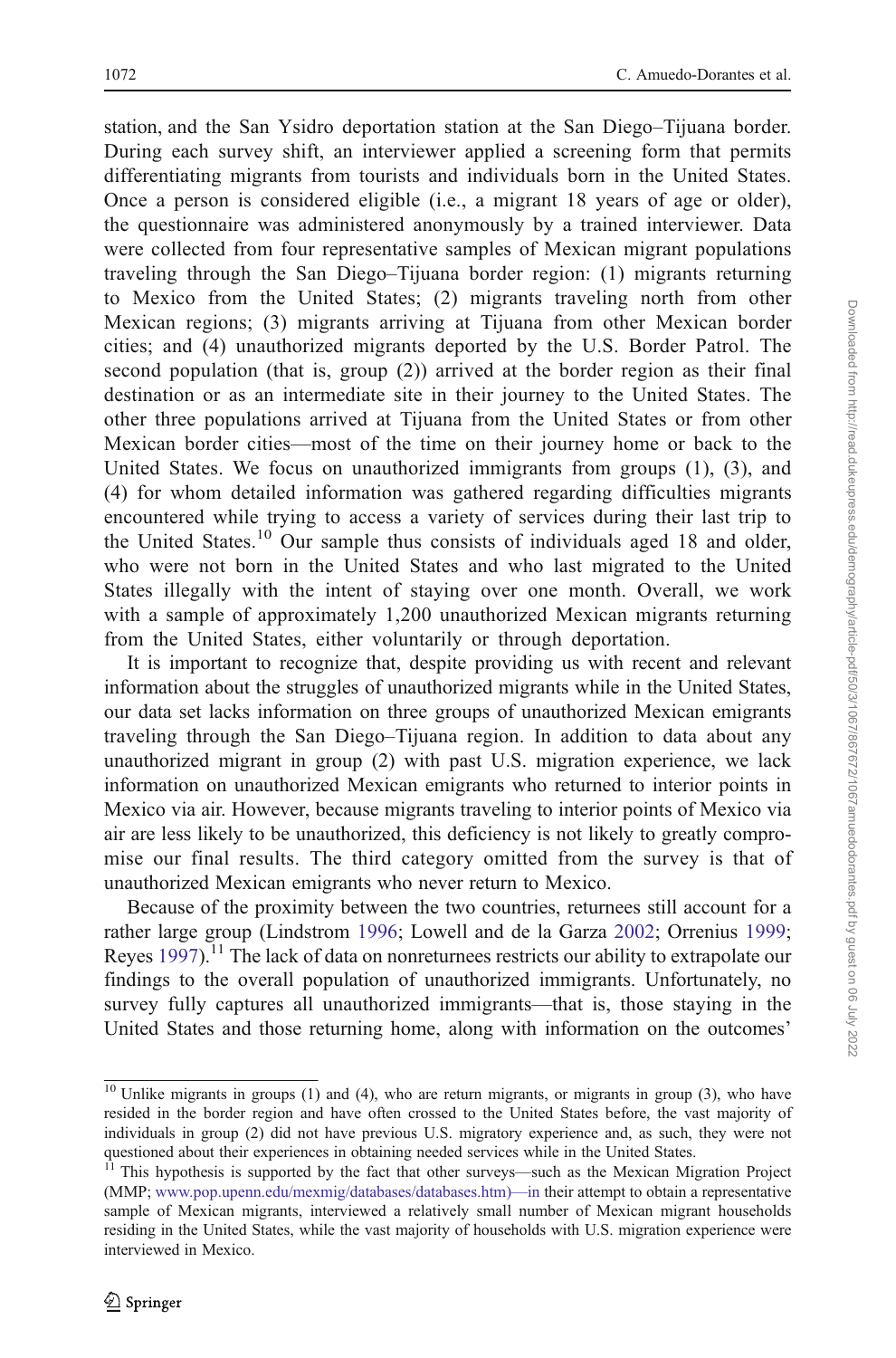object of study.<sup>12</sup> However, we can try to assess the consequences of the sample selection bias incurred from the lack of information on nonreturnees. We do so by carrying out the analysis separately for unauthorized immigrants who return voluntarily and those who were deported. Like nonreturnees, deported migrants do not wish to return to Mexico. As such, a comparison of our estimates for voluntary returnees and deported migrants may shed some light on the bias incurred from the lack of information on nonreturnees with return intentions that diverge from those of voluntary returnees.

# Some Descriptive Evidence

Table [1](#page-7-0) provides summary statistics for the population of unauthorized immigrants captured by the survey. Because of probable differences between unauthorized immigrants who voluntarily returned and those who were deported, we report these descriptive statistics separately for each sample. In many respects, unauthorized immigrants in both samples are rather similar. For instance, the vast majority are migrant men who were, on average, aged 31 to  $32<sup>13</sup>$  Educational attainment is relatively low: about a third have a primary education (i.e., attended only elementary school), followed by another third with a secondary education (i.e., attended up to middle school), and slightly more than 20 % with Preparatoria (i.e., attended up to high school). Only 4 % to 5 % have an educational attainment higher than Preparatoria, and a slightly smaller share (around 2 % to 3 %) have no education at all. On average, they have crossed to the United States three times. Approximately 25 % of them worked in the United States during their last migration spell,  $^{14}$  and 3 % resided in what we refer to as "poor housing."<sup>15</sup> Lastly, most immigrants last entered the United States after 2005. Nevertheless, because some returned to Mexico after being in the United States more than 20 years, the average duration of the last migration spell ranges between 6 and 7 years.

There are, however, some notable differences between the two groups that justify their separate analysis. Most of these relate to marital status, living arrangements while in the United States, and past migratory experiences. Unauthorized immigrants who voluntarily return home are approximately 13 percentage points more likely to be married than their deported counterparts. Likewise, about 47 % of voluntary returnees reported having lived with a partner while in the United States, relative to 38 % of deported immigrants. Yet, compared with deported immigrants, a smaller share of voluntary returnees

<sup>&</sup>lt;sup>12</sup> Indeed, even surveys that interview migrants both in Mexico and in the United States, as is the case with the Mexican Migration Project (MMP), lack data on the questions' object of study, including those regarding encountered difficulties, deportation fears, interstate mobility, or the intent to go back to the United States in the foreseeable future.

<sup>&</sup>lt;sup>13</sup> Because of the small number of women in our sample, we also conducted the analysis using only men. Results, available from the authors upon request, were robust to the use of that alternative sample.

<sup>&</sup>lt;sup>14</sup> The low unemployment rate follows from the fact that the samples used in this article are undocumented returnees, many of them deported while crossing or voluntarily returning home after not finding work.

<sup>&</sup>lt;sup>15</sup> "Poor housing" includes a mobile home, homeless shelter, halfway house or boarding home, car or truck, and on the streets.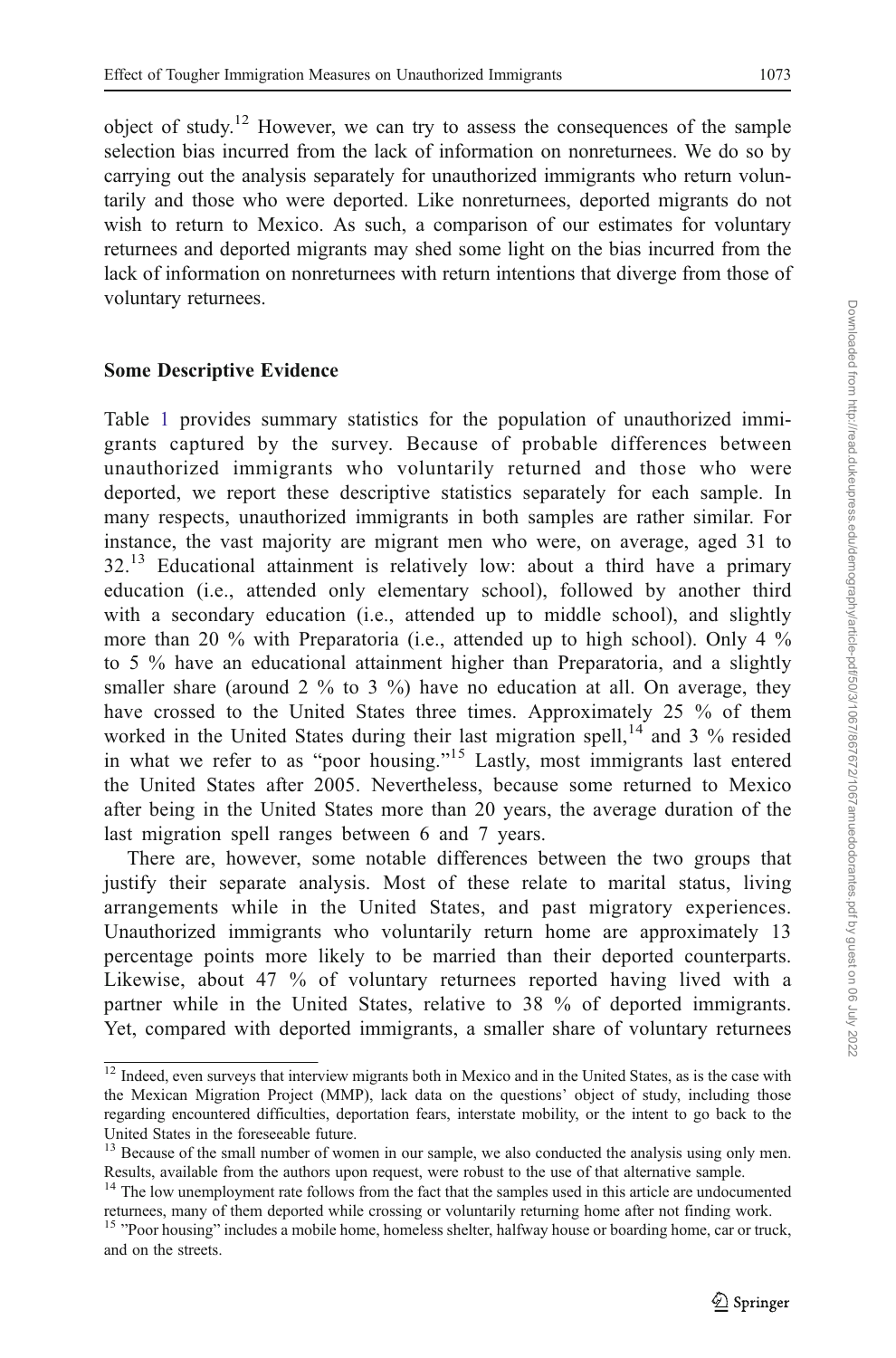|                                                 | Deported Sample |              | Voluntary Returnee Sample |              |
|-------------------------------------------------|-----------------|--------------|---------------------------|--------------|
| Variables                                       | Observations    | Mean<br>(SD) | Observations              | Mean<br>(SD) |
| Age                                             | 947             | 31.53        | 286                       | 31.77        |
|                                                 |                 | (8.78)       |                           | (9.98)       |
| Male                                            | 947             | 0.94         | 286                       | 0.92         |
|                                                 |                 | (0.24)       |                           | (0.27)       |
| No Education                                    | 947             | 0.03         | 286                       | 0.02         |
|                                                 |                 | (0.18)       |                           | (0.13)       |
| Primary Education (elementary school)           | 947             | 0.34         | 286                       | 0.33         |
|                                                 |                 | (0.48)       |                           | (0.47)       |
| Secondary Education (middle school)             | 947             | 0.37         | 286                       | 0.36         |
|                                                 |                 | (0.48)       |                           | (0.48)       |
| Preparatoria (high school)                      | 947             | 0.21         | 286                       | 0.24         |
|                                                 |                 | (0.41)       |                           | (0.43)       |
| Higher Education (more than high school)        | 947             | 0.04         | 286                       | 0.05         |
|                                                 |                 | (0.19)       |                           | (0.22)       |
| Married                                         | 947             | 0.47         | 286                       | 0.6          |
|                                                 |                 | (0.5)        |                           | (0.49)       |
| Lived With Partner While in the U.S.            | 947             | 0.38         | 286                       | 0.47         |
|                                                 |                 | (0.49)       |                           | (0.5)        |
| Lived With Children in the U.S.                 | 947             | 0.23         | 286                       | 0.13         |
|                                                 |                 | (0.42)       |                           | (0.34)       |
| Previous Number of Crossings                    | 915             | 4.26         | 264                       | 2.70         |
|                                                 |                 | (20.94)      |                           | (3.15)       |
| Previous Number of Deportations                 | 918             | 2.35         | 264                       | 0.77         |
|                                                 |                 | (3.14)       |                           | (2.18)       |
| Worked in the U.S. Last Migration Spell         | 947             | 0.28         | 286                       | 0.23         |
|                                                 |                 | (0.45)       |                           | (0.42)       |
| Lived in Poor Housing While in the U.S.         | 947             | 0.03         | 286                       | 0.03         |
|                                                 |                 | (0.18)       |                           | (0.17)       |
| Length of Stay in the U.S. Last Migration Spell | 872             | 2,729.71     | 286                       | 2,135.62     |
|                                                 |                 | (2,974.89)   |                           | (2,390.6)    |
| Year Last Crossed to the U.S.                   | 900             | 2005.31      | 257                       | 2005.99      |
|                                                 |                 | (6.26)       |                           | (4.25)       |
| E-Verify State                                  | 947             | 0.09         | 286                       | 0.06         |
|                                                 |                 | (0.28)       |                           | (0.23)       |

## <span id="page-7-0"></span>Table 1 Means and standard deviations (SD) of key regressors

lived with children while in the United States. Finally, while both groups of migrants reported crossing to the United States an average of three times, deported migrants have been apprehended and returned to Mexico twice and voluntary returnees only once.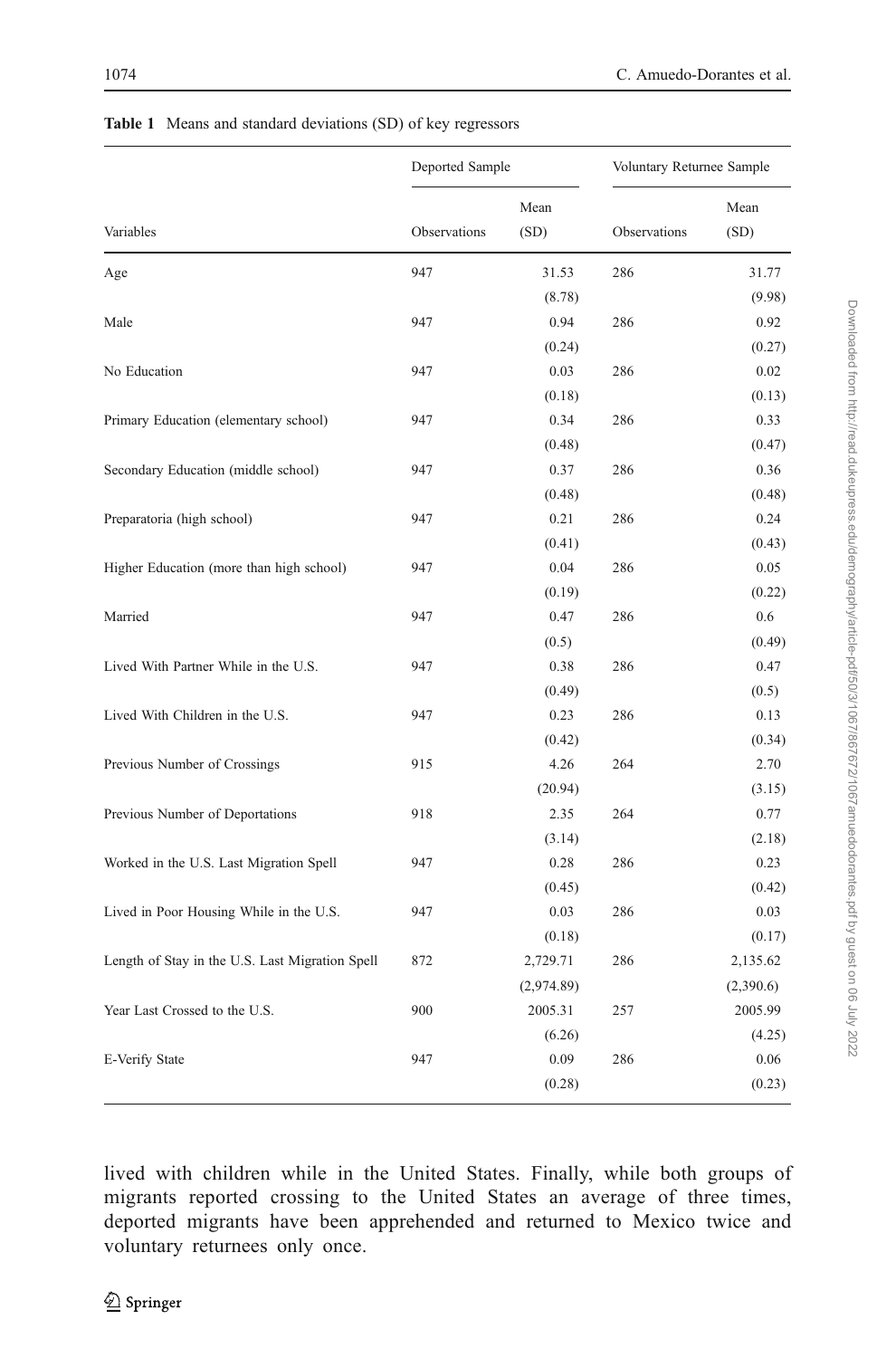Of particular interest to us is the impact of E-Verify mandates on the experiences and migratory decisions of unauthorized immigrants in our sample. We use state-level data on the enactment dates of E-Verify mandates from the National Conference of State Legislatures (NCSL) to create a dummy variable  $(E-Verify)$  equal to 1 if the migrant was headed to a state that had adopted an E-Verify mandate either prior to her/his arrival or during her/his migration spell. Approximately 6 % of voluntary returnees fall in that category, as opposed to 9 % of deported immigrants. These figures suggest that, despite our small sample size, there could be significant differences between the migratory experiences of unauthorized immigrants who voluntary return home and those of their deported counterparts.

Table [2](#page-9-0) shows data on the migratory experiences of unauthorized immigrants. Specifically, because the first aim of this study is to examine the extent to which the adoption of tougher immigration policy measures is correlated with a heightened deportation fear or to increased difficulties in accessing government assistance, health care, or legal services, we focus on the following survey items:

Thinking about your most recent stay in the United States, please tell me if you agree with the following statements:

- 1. You thought you would be deported if you went to a social or government agency.
- 2. You experienced difficulties in finding legal services due to your legal status.<sup>16</sup>
- 3. You experienced difficulties in obtaining health care due to your legal status.
- 4. You feared being deported.

We use respondents' endorsement of these statements to create a set of dummy variables to capture the prevalence of such difficulties as well as that of deportation fear—namely, Difficulties in getting government assistance, Difficulties in finding legal services, Difficulties in obtaining health care services, and Fear of deportation.<sup>17</sup>

Table [2](#page-9-0) displays the mean values for the aforementioned variables for unauthorized immigrants according to whether they returned to Mexico voluntarily or involuntarily. Two points are worth making. First, for the most part, the reported incidence of the various difficulties and deportation fear being examined does not significantly vary with the type of return; the only exception is difficulties in finding legal services, which appear to be experienced by a 5 percentage-point higher share of deported migrants than by their nondeported counterparts—although the difference is statistically significant only at the 10 % level. Second, half of unauthorized immigrants reported experiencing fear of deportation, and almost a third of them documented experiencing difficulties in accessing legal, health, or government-related services during their most recent migration spell.

<sup>&</sup>lt;sup>16</sup> These refer to difficulties in finding legal assistance when encountering difficulties in renting, when experiencing discrimination, or when being abused, for example.

<sup>&</sup>lt;sup>17</sup> The various categories of encountered difficulties originate from different scales of acculturative stress used in the literature (e.g., Finch et al. [2001,](#page-23-0) [2003;](#page-23-0) Finch and Vega [2003\)](#page-23-0).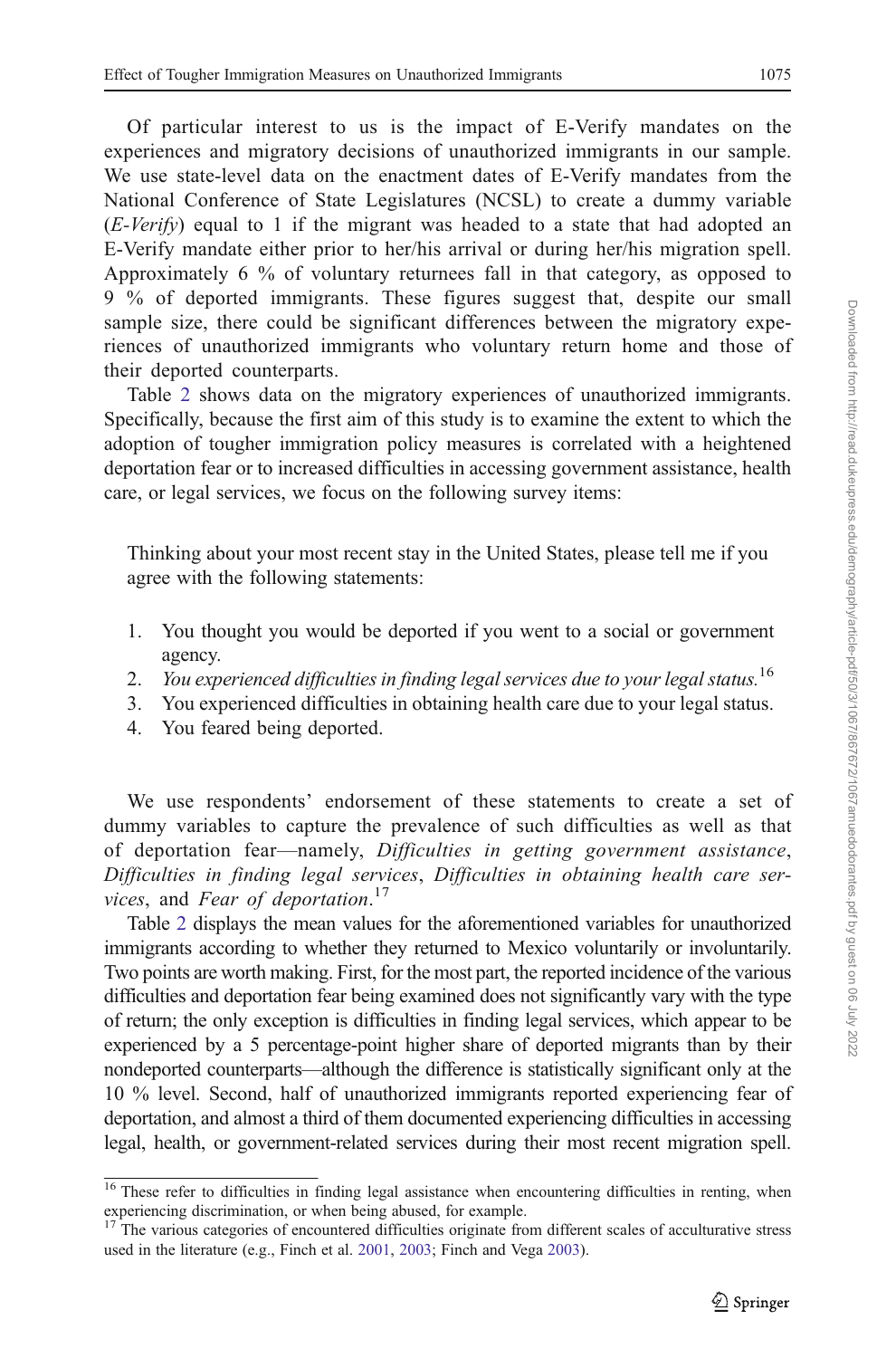| Variables                                       | Deported | <b>Voluntary Returnees</b> | t Statistic      |
|-------------------------------------------------|----------|----------------------------|------------------|
| Difficulties in Obtaining Government Assistance | 0.33     | 0.31                       | 0.86             |
|                                                 | (0.47)   | (0.46)                     |                  |
| Difficulties in Finding Legal Services          | 0.23     | 0.18                       | $1.78^{\dagger}$ |
|                                                 | (0.42)   | (0.39)                     |                  |
| Difficulties in Obtaining Health Care Services  | 0.18     | 0.17                       | 0.06             |
|                                                 | (0.38)   | (0.38)                     |                  |
| Fear of Deportation                             | 0.50     | 0.47                       | 0.75             |
|                                                 | (0.50)   | (0.50)                     |                  |
| Moved Across States                             | 0.19     | 0.14                       | $1.96*$          |
|                                                 | (0.39)   | (0.35)                     |                  |
| Plan to Return to the U.S. in the Near Future   | 0.75     | 0.67                       | $2.07*$          |
|                                                 | (0.03)   | (0.47)                     |                  |
| Observations                                    | 947      | 286                        |                  |

<span id="page-9-0"></span>Table 2 Incidence of difficulties among deported and voluntary returnees

Notes: Standard deviations are in parentheses. The null hypothesis being tested is whether the means of those deported and the means of the voluntary returnees are the same.

 $\uparrow p < .10; \uparrow p < .05; \uparrow \uparrow p < .01$ 

Hence, from the figures in Table 2, we would infer that, while a nonnegligible share of unauthorized migrants reported experiencing deportation fear or difficulties in getting government assistance, finding legal services, or obtaining health care services during their last migration spell because of their legal status, the vast majority did not. This is true even in the midst of an increasingly hostile environment against unauthorized immigrants.

Our second aim is to explore how the enactment of tougher state-level immigration measures, such as E-Verify mandates, affect the mobility of unauthorized migrants as captured by (a) their interstate migration and (b) their intentions to return to the United States in the near future. Table 2 provides some information on the share of unauthorized immigrants in our sample who move across state lines, as captured by residing most of their migration spell in a state different from their reported destination when they last migrated. Given the greater share of deported immigrants headed to a state with an E-Verify mandate adopted prior to or during their migration spell, it may not be surprising that 19 % of them reported having moved across state lines, relative to 14 % of voluntary returnees. The difference is statistically different from zero at the 5 % level. Table 2 also informs on unauthorized migrants' intentions to return to the United States. Perhaps not surprisingly, given that their migration spell was cut short because of apprehension, a significantly larger percentage of deported immigrants (75 %) reported planning to return to the United States in the near future, compared with 67 % of voluntary returnees.

## Methodology

Our main objective is to address the following questions: (1) Is the enactment of E-Verify mandates correlated with an intensified fear of deportation or with increased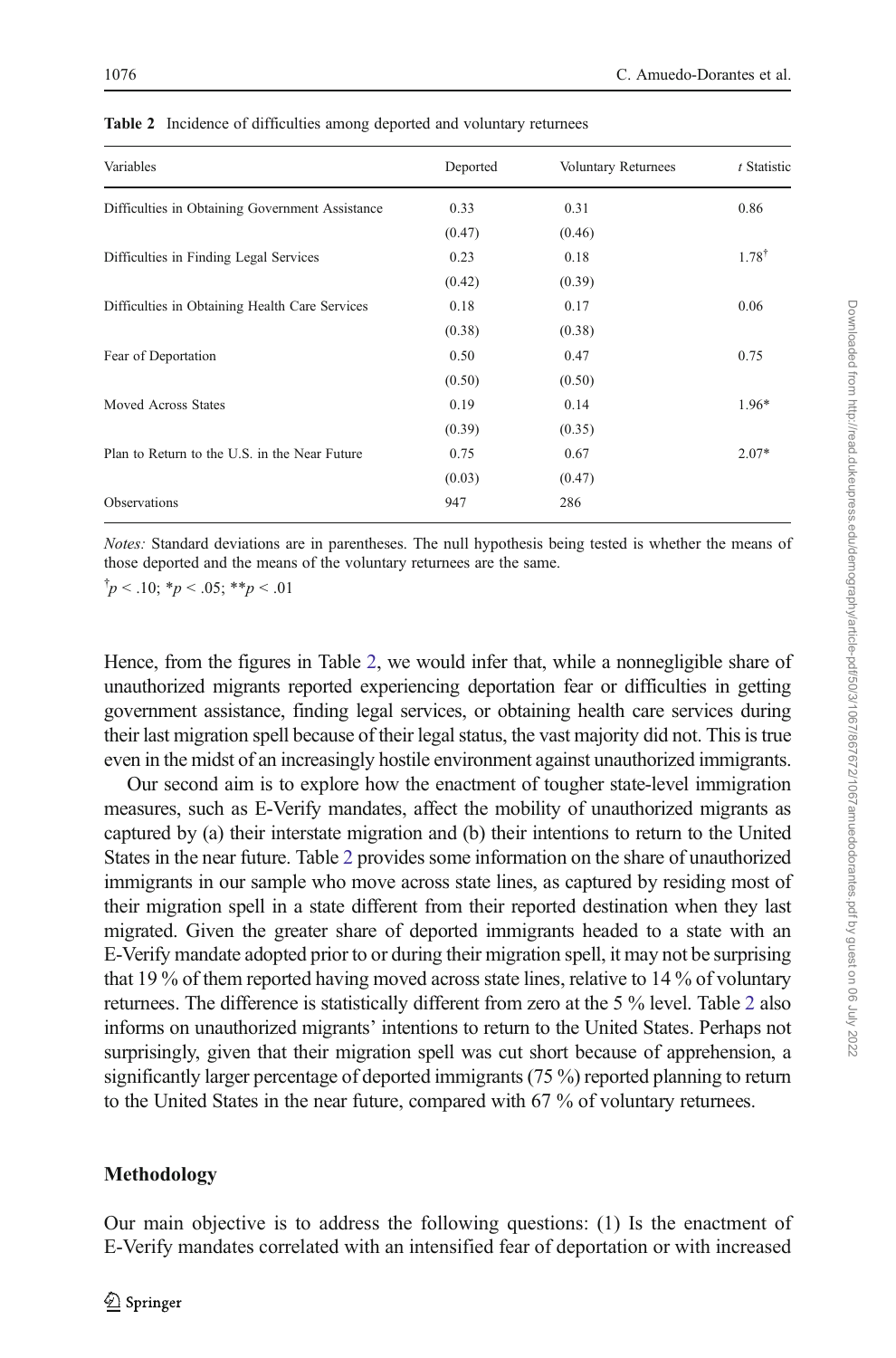<span id="page-10-0"></span>difficulties in accessing various types of services among unauthorized immigrants in our sample? (2) Are such punitive measures correlated with their increased mobility across state lines? And, more importantly, (3) do such measures ultimately curb immigrants' intentions to return to the United States in the near future?

To answer these questions, we exploit the variation in the enactment of E-Verify mandates over time and across states. Specifically, to assess how more-punitive legislation toward unauthorized immigrants affects both (a) the likelihood of experiencing fear of deportation or difficulties in getting government assistance, finding legal services, or obtaining health care services, and (b) the likelihood of moving across states, we estimate the following equation:

$$
Y_{ist} = \alpha + \beta EVerif_{St} + X_{ist}\gamma + \delta_s + \phi_t + \delta_s t + \varepsilon_{ist}, \quad \varepsilon_{ist} \sim N(0, \sigma^2), \tag{1}
$$

where  $Y_{ist}$  is the dependent variable equal to 1 if the unauthorized migrant i, who last migrated to state  $s$  in year  $t$ , indicates having experienced (a) fear of deportation or difficulties experienced in seeking various types of services, or (b) has moved across state lines.<sup>18</sup> *EVerify<sub>st</sub>* is a dummy variable equal to 1 if the migrant's destination state had an E-Verify mandate adopted prior to her/his arrival or if that state adopted an E-Verify mandate during her/his migration spell. For example,  $EVerif<sub>Y</sub>$  equals 1 if the migrant was headed to Arizona—a "treated state"—and last entered the United States on/after July 2007—the "treatment date" for Arizona.<sup>19</sup> Likewise, it equals 1 if the migrant was headed to Arizona before July 2007 and reported being in the United States after that date. However, it equals 0 if the migrant was headed to a "nontreated" state, such as California.<sup>20</sup> Therefore, our primary interest is  $\beta$ , which captures how E-Verify mandates may affect the deportation fear, difficulties in obtaining services, and mobility across state lines of our sample of unauthorized immigrants during their last U.S. migration spell.

Additionally, the analysis includes the demographic and migration-related controls displayed in Table [1](#page-7-0) in vector  $X$ , as well as a battery of state fixed effects, last year of entry fixed effects, and state-level time trends. The fixed effects are intended to account for a wide range of regional and macroeconomic factors that are potentially correlated with the experiences and migratory choices of this population and the passage of an E-Verify mandate by a particular state. Examples include residing in a state with a large share of unauthorized immigrants, who are likely to provide an information network and a safety net that lowers migration costs and the likelihood of reporting difficulties in obtaining services. Alternatively, an economic downturn can

<sup>&</sup>lt;sup>18</sup> We do not have information on all moves across state lines. We know, however, the migrant's destination state when he or she last entered the United States, as well as the state in which he or she spent most of the migration spell. We use that information to identify mobility across state lines during the last migration spell.

<sup>&</sup>lt;sup>19</sup> E-Verify was mandated in Arizona in July 2007 (see [http://www.ncsl.org/issues-research/immig/2011-state-](http://www.ncsl.org/issues-research/immig/2011-state-laws-addressing-e-verify.aspx)

[laws-addressing-e-verify.aspx](http://www.ncsl.org/issues-research/immig/2011-state-laws-addressing-e-verify.aspx)). We use the enactment dates of E-Verify mandates, regardless of their scope.<br><sup>20</sup> The vast majority of our sample, modeled after the EMIF, was headed to California (75.26 %) and Arizona (6.81 %) during their last visit.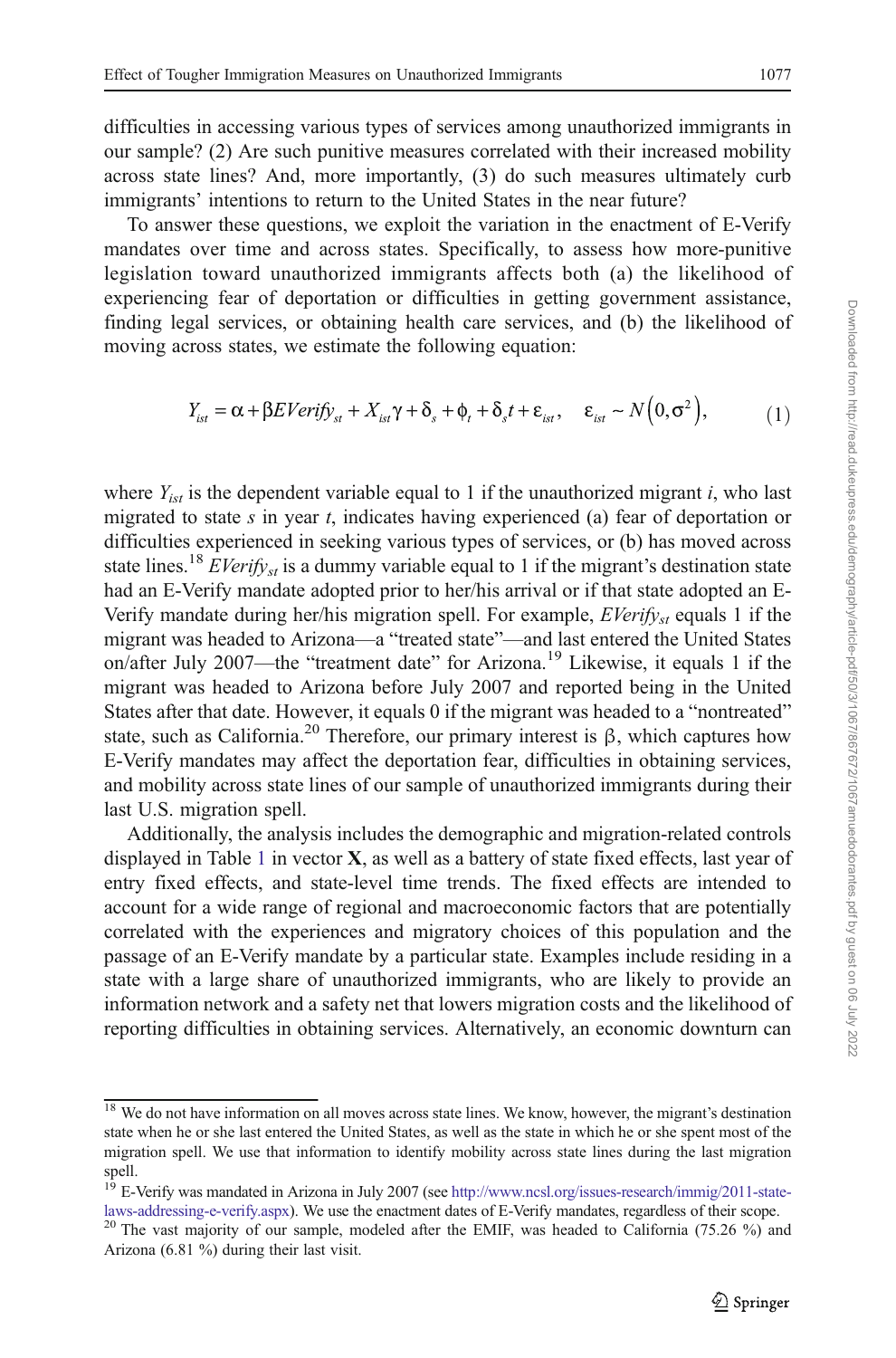$(2)$ 

<span id="page-11-0"></span>damage state budgets, reduce the availability of services, and deteriorate the labor market prospects of unauthorized immigrants—all of which can affect both the likelihood of reporting difficulties in obtaining services and immigrants' future migratory decisions. Finally, state-level time trends help capture changing socioeconomic or political characteristics at the state level that are potentially correlated with the outcomes being examined, such as changing immigration inflows or other immigration policies to a particular state over time.<sup>21</sup>

Note that the decision to voluntarily return to Mexico may depend on experienced difficulties while in the United States, just as the likelihood of being apprehended and deported could be a byproduct of the migrant's mobility within the United States. Because of those endogeneity concerns, we cannot pool deportees and voluntary returnees and include a dummy variable that is indicative of how their migration spell ended in order to differentiate between the two groups. Instead, the models are estimated separately for voluntary returnees and for deported migrants. This allows us to assess (a) whether they significantly differ in their mobility across state lines or in their likelihood of experiencing deportation fear or difficulties in obtaining some services, and (b) the extent to which E-Verify mandates affected the aforementioned outcomes differently for the two groups of immigrants.

To conclude, we examine how the adoption of more-punitive measures against unauthorized immigrants affects the intent to return to the United States in the near future expressed by returnees by estimating the following equation:

$$
Y_{ist} = \alpha + \beta_1 EVerif_{y_{st}} + \beta_2 Deported_{ist} + \beta_3 EVerif_{y_{st}} \times Deported_{ist} + X_{ist}\gamma + \delta_s + \phi_t + \delta_s t + \varepsilon_{ist},
$$

where  $\varepsilon_{ist} \sim N(0,\sigma^2)$ , and  $Y_{ist}$  denotes the declared intent to return to the United States in the near future of migrant  $i$ , who last migrated to state  $s$  in year  $t$ . Because the intention to return to the United States in the near future depends, to a large extent, on how the last migration spell ended, Eq. (2) includes a dummy variable to identify whether the migrant was apprehended and deported (the variable Deported) and is estimated for the pooled sample of returnees. $^{22}$  To further assess whether E-Verify mandates affect the migrant's declared intent to return to the United States in the near future differently for the two groups, the *Deported* and *E-Verify* dummy variables are interacted. Overall, our interest is on  $\beta_1$  and  $\beta_2$ , which capture the impact of E-Verify mandates on the reported intention to return to the United States and the differential impact that the mandates might be having on voluntary returnees and deported migrants, respectively.

<sup>&</sup>lt;sup>21</sup> Examples of the latter include any ICE agreements with state law enforcement agencies under Section  $287(g)$  of the Immigration and Nationality Act (INA).

 $22$  We also estimate Eq. (2) separately for voluntary returnees and deportees. Our main finding regarding the impact of E-Verify mandates on the intent to return to the United States proves robust. However, the model fails to document the very important role that deportation during the last migration spell plays in explaining the intention to cross again in the near future or the extent to which the enactment of an E-Verify mandate offsets such an impact.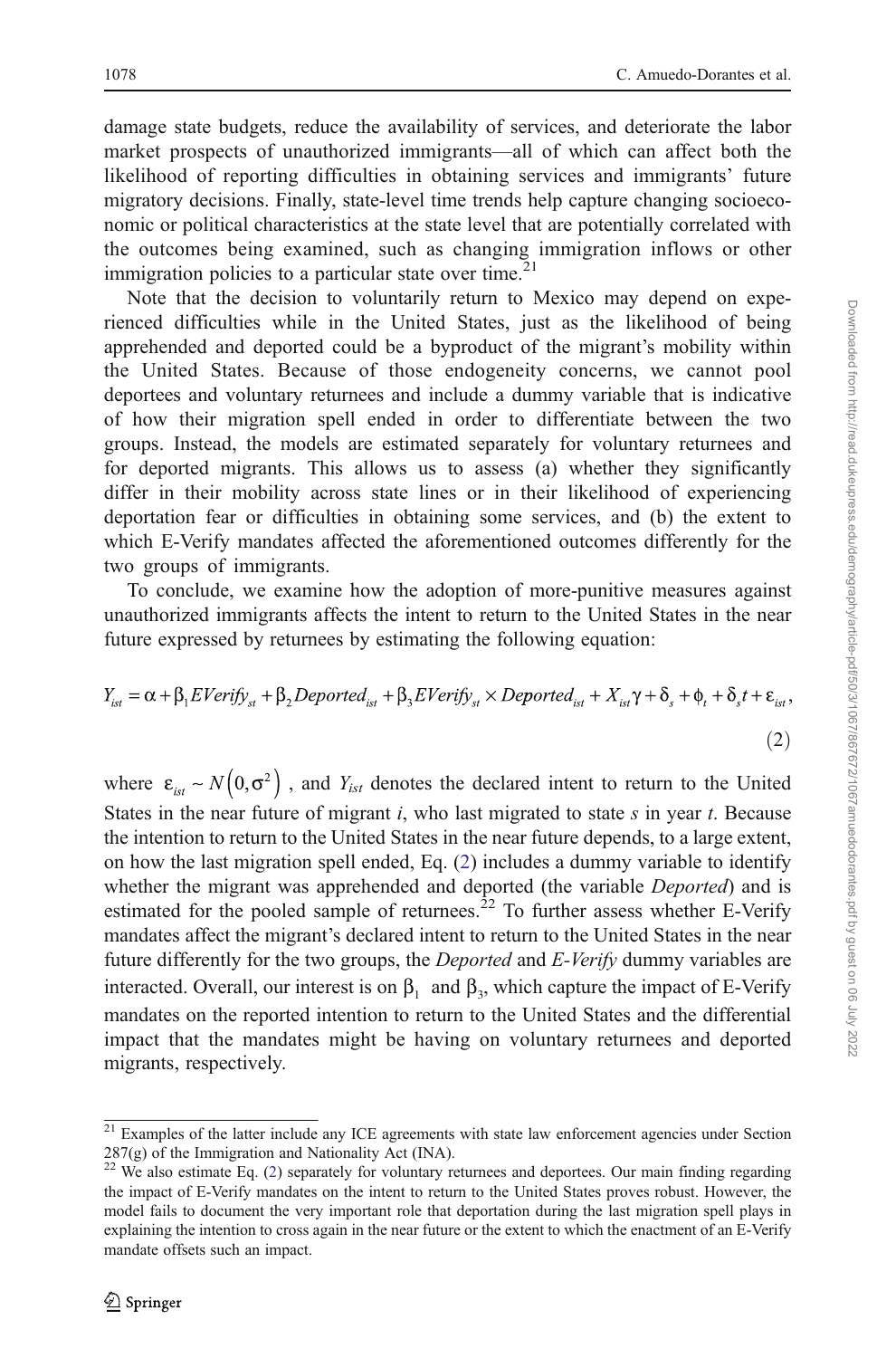Lastly, we estimate Eqs. [\(1](#page-10-0)) and ([2](#page-11-0)) as linear probability models (LPMs). Although, in some instances, LPMs can yield predicted probabilities that fall outside the unit circle, they impose fewer restrictions on the distribution of the error term and facilitate convergence when working with small samples (Wooldridge [2008](#page-24-0)).

#### Findings

The main purpose of our study is to learn about how the enactment of tougher immigration measures, such as E-Verify mandates, is correlated with (a) heightened deportation fears or increased difficulties in accessing government assistance, health care, or legal services by unauthorized returnees, and with (b) their migratory choices. The latter are captured by (1) their mobility across state lines while in the United States, and (2) their intention to return to the United States in the near future.

The Impact of E-Verify on Deportation Fear and Access to Services

Table [3](#page-13-0) displays the results from estimating Eq. [\(1](#page-10-0)) as a linear probability model of the likelihood of fearing deportation or experiencing difficulties in receiving government assistance, finding legal services, or obtaining health care services because of legal status. We distinguish between voluntary returnees and deported immigrants on the premise that voluntary returnees might significantly differ from their deported counterparts. After all, they returned to Mexico voluntarily, whereas deported migrants did not. In that regard, deported migrants may look more like other unauthorized immigrants who do not return to Mexico in terms of their intention to remain in the United States. As such, a comparison of the estimated impact of E-Verify mandates on the experiences of voluntary returnees and deported migrants may shed light on the bias incurred from the lack of information on nonreturnees with return intentions that diverge from those of voluntary returnees.

Two results are worth discussing here. First, Chow tests reveal that, after we account for various individual characteristics, state and time fixed effects, and state-level time trends, deported migrants and voluntary returnees significantly differ with regard to their migration experience in the United States. Specifically, deportees appear more likely than do voluntary returnees to report fearing deportation and encountering difficulties in receiving government assistance and legal services.<sup>23</sup> These differences provide support for their separate analysis. Second, E-Verify mandates do not appear to have a significant impact on the likelihood of experiencing difficulties in receiving government assistance, finding legal services, or obtaining health care services because of legal status. This is true regardless of unauthorized immigrants' return intentions. Likewise, the enactment of E-Verify mandates does not seem to increase deportation fears among deported migrants. Nevertheless, it does raise deportation fears among voluntary returnees. In particular, a 1 % increase in the share of voluntary returnees headed to a state with an E-Verify mandate in place prior to or during their migration spell—equivalent to an increase of half

 $23$  The F statistics from the Chow tests determining whether deportees and voluntary returnees differ in their experienced difficulties in receiving government assistance or finding legal services, or in their fear of deportation are 3.23, 4.33, and 4.96, respectively. These differences are statistically significant at 10 %, 5 %, and 5 % levels, respectively.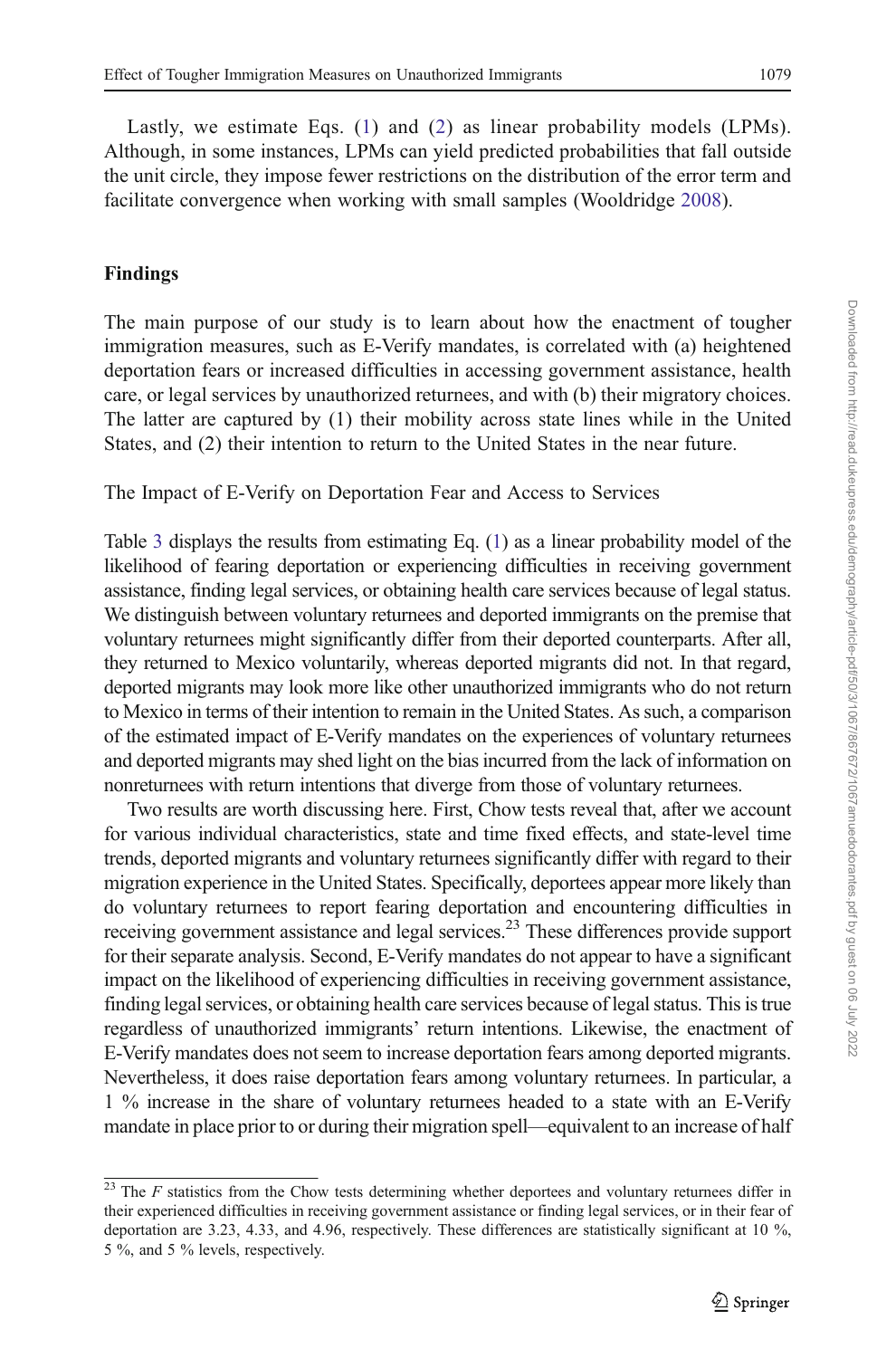| $\frac{1}{2}$      |
|--------------------|
| $\ddot{\cdot}$     |
|                    |
| -----------<br>i   |
| ;                  |
|                    |
|                    |
|                    |
|                    |
| :                  |
|                    |
|                    |
|                    |
| $\ddot{\ddot{\ }}$ |
|                    |
| Table 3            |

<span id="page-13-0"></span>

| Table 3 Likelihood of experiencing    | any of the following while in the United States for deported and voluntary returnees |                                     |                                              |                        |                                               |                                     |                                              |                        |
|---------------------------------------|--------------------------------------------------------------------------------------|-------------------------------------|----------------------------------------------|------------------------|-----------------------------------------------|-------------------------------------|----------------------------------------------|------------------------|
|                                       | Deported                                                                             |                                     |                                              |                        | Voluntary Returnees                           |                                     |                                              |                        |
| Independent Variables                 | Difficulties With<br>Government<br>Assistance                                        | Difficulties With<br>Legal Services | Difficulties With<br>Health Care<br>Services | Deportation<br>Fear of | Difficulties With<br>Government<br>Assistance | Difficulties With<br>Legal Services | Difficulties With<br>Health Care<br>Services | Deportation<br>Fear of |
| Constant                              | $0.87***$                                                                            | $1.00**$                            | $1.10**$                                     | $0.72***$              | $-0.59$                                       | $-0.23$                             | 0.08                                         | $-0.86$                |
|                                       | (0.17)                                                                               | (0.16)                              | (0.14)                                       | (0.19)                 | (0.51)                                        | (0.49)                              | (0.46)                                       | (0.59)                 |
| Age                                   | 0.001                                                                                | $-0.001$                            | $-0.001$                                     | 0.0002                 | $0.002$                                       | $0.001$                             | 0.002                                        | $-0.01$                |
|                                       | (0.002)                                                                              | (0.002)                             | (0.002)                                      | (0.002)                | (0.004)                                       | (0.003)                             | (0.003)                                      | (0.004)                |
| Male                                  | $-0.09$                                                                              | $-0.02$                             | 0.04                                         | $-0.02$                | 0.13                                          | $0.07\,$                            | $-0.02$                                      | 0.05                   |
|                                       | (0.07)                                                                               | (0.06)                              | (0.05)                                       | (0.07)                 | (0.11)                                        | (0.08)                              | (0.11)                                       | (0.14)                 |
| Secondary Education                   | $-0.03$                                                                              | $-0.03$                             | $-0.06*$                                     | $-0.03$                | 0.06                                          | 0.05                                | $0.01$                                       | $0.01$                 |
|                                       | (0.04)                                                                               | (0.04)                              | (0.03)                                       | (0.04)                 | (0.08)                                        | (0.07)                              | (0.07)                                       | (0.09)                 |
| Preparatoria                          | $-0.01$                                                                              | $-0.07$ <sup>†</sup>                | $-0.05$                                      | $0.01\,$               | $-0.01$                                       | $0.07\,$                            | $-0.14*$                                     | $-0.08$                |
|                                       | (0.05)                                                                               | (0.04)                              | (0.04)                                       | (0.05)                 | (0.10)                                        | (0.08)                              | $(0.07)$                                     | (0.10)                 |
| Higher Education                      | $-0.003$                                                                             | $-0.02$                             | $-0.03$                                      | 0.04                   | $-0.24*$                                      | $-0.26**$                           | $-0.15$                                      | $-0.17$                |
|                                       | (0.09)                                                                               | (0.09)                              | (0.08)                                       | (0.11)                 | (0.10)                                        | (0.08)                              | (0.13)                                       | (0.14)                 |
| Married                               | 0.01                                                                                 | 0.01                                | 0.05                                         | $0.06$                 | 0.03                                          | $-0.07$                             | $-0.04$                                      | $0.24***$              |
|                                       | (0.04)                                                                               | (0.03)                              | (0.03)                                       | (0.04)                 | (0.07)                                        | (0.06)                              | (0.06)                                       | (0.08)                 |
| Lived With Partner While in the U.S.  | $0.12***$                                                                            | $0.13***$                           | $0.06$                                       | $0.16**$               | $-0.05$                                       | $0.06$                              | 0.0567                                       | $-0.01$                |
|                                       | (0.04)                                                                               | $(0.04)$                            | (0.04)                                       | (0.05)                 | (0.08)                                        | (0.06)                              | $(0.06)$                                     | (0.09)                 |
| Lived With Children While in the U.S. | $0.11*$                                                                              | $0.09*$                             | $0.08^{\dagger}$                             | $0.14***$              | $-0.05$                                       | $0.27***$                           | 0.16 <sup>†</sup>                            | 0.05                   |
|                                       | (0.05)                                                                               | (0.05)                              | (0.04)                                       | (0.05)                 | (0.11)                                        | $(0.11)$                            | (0.10)                                       | (0.12)                 |
| Previous Number of Crossings          | 0.003                                                                                | 0.004                               | $0.006*$                                     | $-0.002$               | $-0.01$                                       | $-0.01$ <sup>†</sup>                | $-0.01$                                      | $-0.01$                |
|                                       | (0.003)                                                                              | (0.003)                             | (0.002)                                      | (0.004)                | (0.01)                                        | (0.01)                              | (0.01)                                       | (0.01)                 |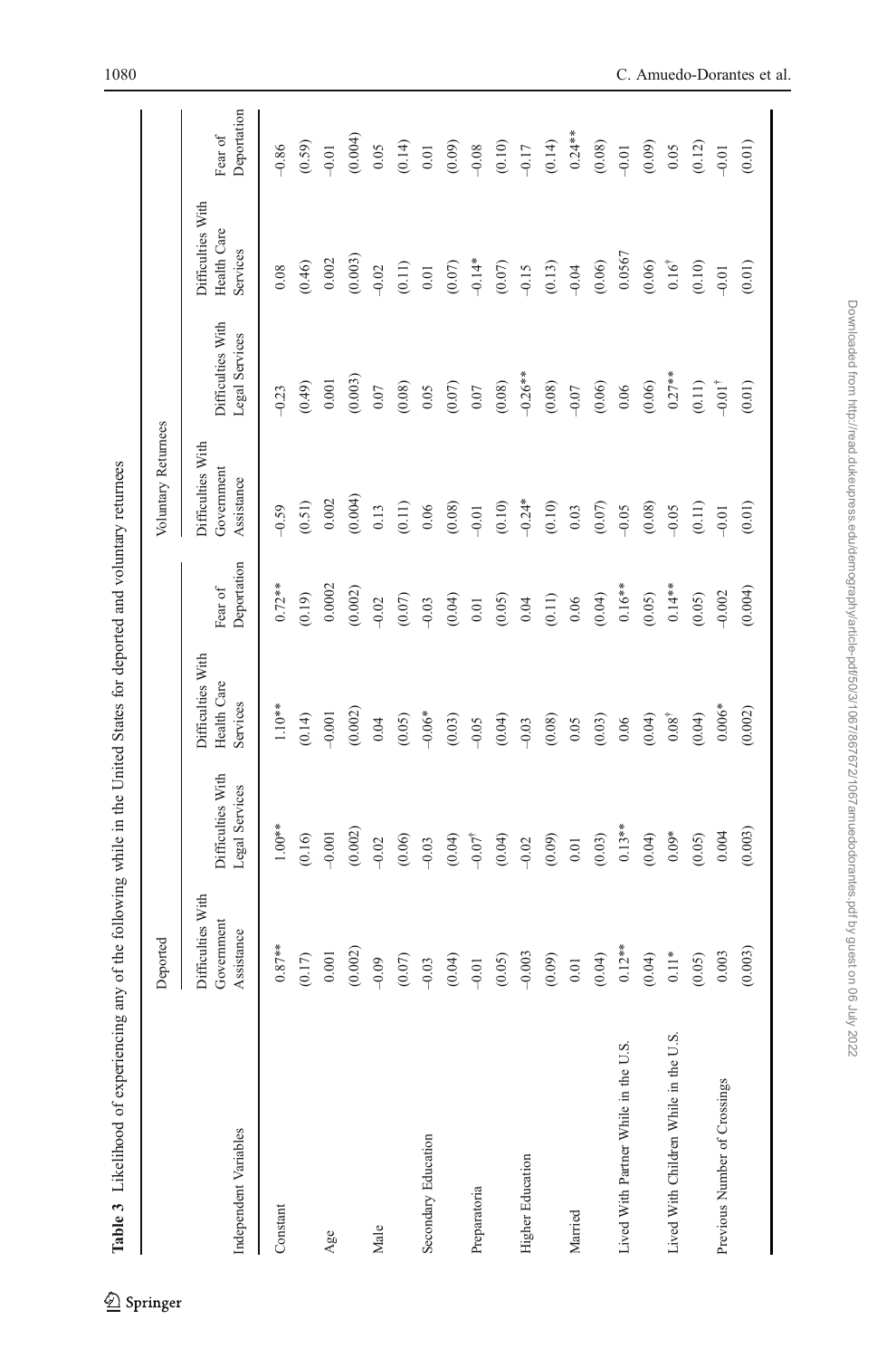|                                                    | Deported                                      |                                     |                                              |                        | Voluntary Returnees                           |                                     |                                              |                        |
|----------------------------------------------------|-----------------------------------------------|-------------------------------------|----------------------------------------------|------------------------|-----------------------------------------------|-------------------------------------|----------------------------------------------|------------------------|
| Independent Variables                              | Difficulties With<br>Government<br>Assistance | Difficulties With<br>Legal Services | Difficulties With<br>Health Care<br>Services | Deportation<br>Fear of | Difficulties With<br>Government<br>Assistance | Difficulties With<br>Legal Services | Difficulties With<br>Health Care<br>Services | Deportation<br>Fear of |
| Previous Number of Deportations                    | $-0.01$                                       | $-0.007$                            | $-0.01**$                                    | $-0.001$               | 0.02                                          | $0.02*$                             | $0.02*$                                      | $0.03***$              |
|                                                    | (0.01)                                        | (0.006)                             | (0.004)                                      | (0.01)                 | (0.01)                                        | (0.01)                              | $(0.01)$                                     | (0.01)                 |
| Worked in the U.S. Last Migration Spel             | $0.11*$                                       | 0.04                                | 0.04                                         | $0.09*$                | 0.14                                          | $0.07$                              | 0.13                                         | 0.05                   |
|                                                    | (0.04)                                        | (0.04)                              | (0.04)                                       | (0.04)                 | (0.09)                                        | (0.08)                              | (0.08)                                       | (0.10)                 |
| Lived in Poor Housing While in the U.S.            | $0.18^{+}$                                    | 0.01                                | 0.08                                         | 0.02                   | 0.29                                          | 0.22                                | $0.40*$                                      | 0.19                   |
|                                                    | (0.10)                                        | (0.09)                              | (0.09)                                       | (0.11)                 | (0.24)                                        | (0.20)                              | (0.20)                                       | (0.21)                 |
| Length of Stay in the U.S. Last Migration<br>Spell | $-2.80e-06$                                   | 3.67e-06                            | 2.63e-06                                     | 8.45e-06               | $-2.14e-05$                                   | 8.18e-06                            | $-2.05e-06$                                  | $1.01e-0.5$            |
|                                                    | $(7.60e-06)$                                  | $(6.64e-06)$                        | $(6.35e-06)$                                 | $(7.99e-06)$           | $(1.73e-0.5)$                                 | $(1.38e-0.5)$                       | $(1.29e-0.5)$                                | $(2.20e-05)$           |
| E-Verify State                                     | 0.21                                          | $-0.22$                             | $-0.18$                                      | $-0.06$                | $-0.40$                                       | $-0.60$                             | $-0.48$                                      | $2.82***$              |
|                                                    | (0.25)                                        | (0.23)                              | (0.23)                                       | (0.21)                 | $(0.50)$                                      | (0.43)                              | (0.40)                                       | (0.54)                 |
| Time Fixed Effects                                 | Yes                                           |                                     |                                              |                        | Yes                                           |                                     |                                              |                        |
| State Fixed Effects                                | Yes                                           |                                     |                                              |                        | Yes                                           |                                     |                                              |                        |
| State-Level Time Trends                            | Yes                                           |                                     |                                              |                        | Yes                                           |                                     |                                              |                        |
| Observations                                       | 836                                           | 836                                 | 836                                          | 836                    | 256                                           | 256                                 | 256                                          | 256                    |
|                                                    | $\frac{13}{2}$                                | Ę                                   | Ξ                                            | Ę                      | $\overline{c}$                                | 20                                  | $\sim$                                       | 20                     |
|                                                    |                                               |                                     |                                              |                        |                                               |                                     |                                              |                        |

Table 3 (continued)

Table 3 (continued)

Note: Robust standard errors are in parentheses. Note: Robust standard errors are in parentheses.

†  $p < 10; *p < 0.05; **p < 0.01$ 

Springer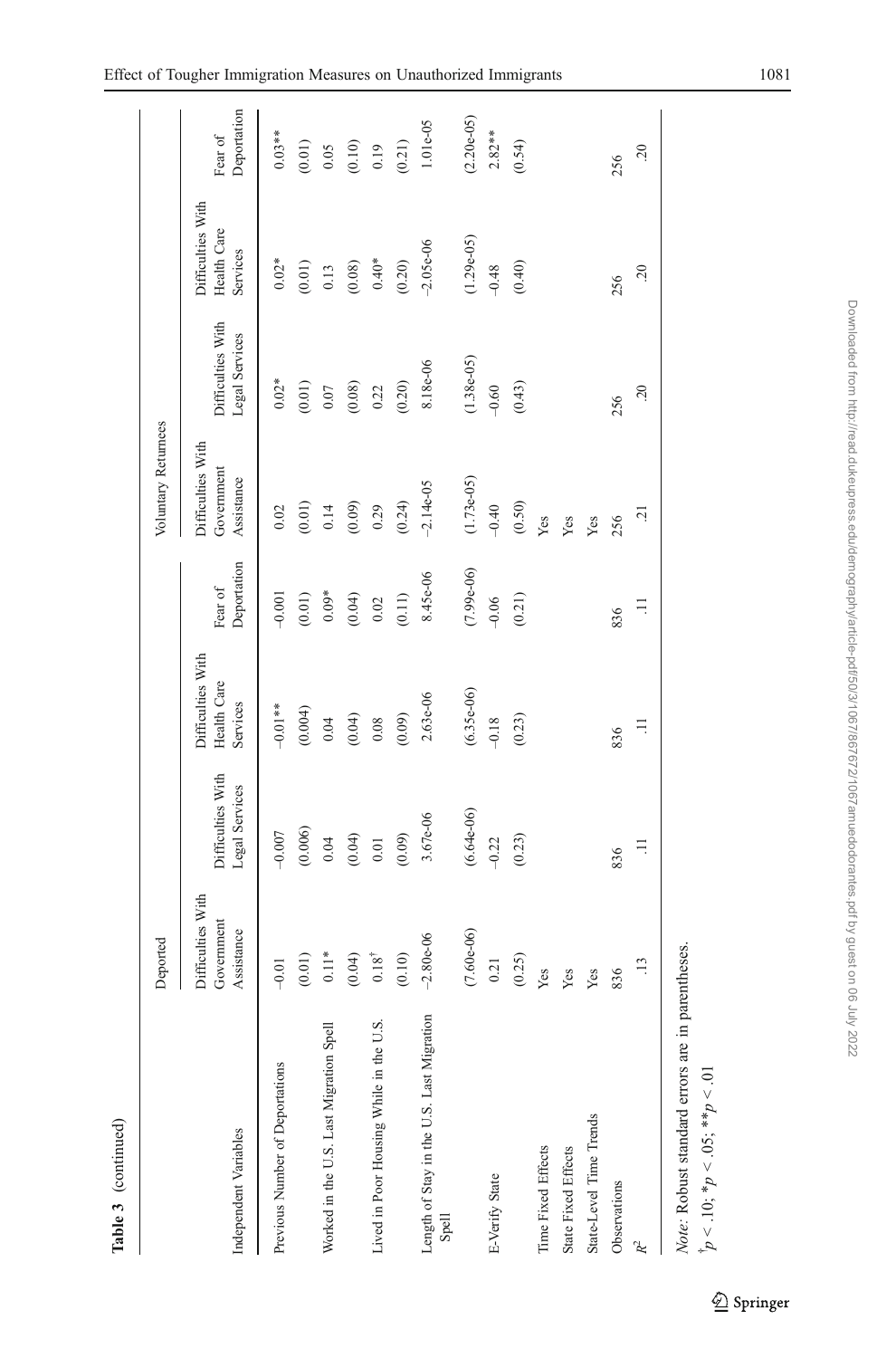a percentage point in that share (see Table [1\)](#page-7-0)—increases their likelihood of experiencing deportation fear by 3 percentage points, to an average slightly above 50 % (see Table [2\)](#page-9-0). As such, only in that regard does the impact of E-Verify mandates appear to differ significantly between deportees and voluntary returnees.<sup>24</sup>

Table [3](#page-13-0) also informs on other determinants of the likelihood of experiencing various types of difficulties in obtaining services or fearing deportation according to whether the migrant returned voluntarily to Mexico or was deported. In both instances, moreeducated individuals were between 6 and 26 percentage points less likely to document limitations in acquiring government or health care services than their less-educated counterparts. In contrast, married migrants, as well as migrants who reported living in the United States with a partner or with children, were between 8 and 27 percentage points more likely to report experiencing fear of deportation or difficulties in accessing government assistance or legal or health care services. Another factor related to the likelihood of having experienced various types of difficulties in obtaining services or deportation fear is the individual's migratory history, which has a differential impact on deportees and voluntary returnees. For instance, voluntary returnees who frequently crossed the border appear less likely to report difficulties in securing health services, whereas the opposite is true for their deported counterparts. Likewise, the number of previous deportations seems to be directly related to a higher likelihood of experiencing deportation fear and difficulties in obtaining services among voluntary returnees. However, the opposite appears to be the case among deported immigrants. Finally, having worked in the United States and having lived in relatively poor housing are positively correlated with a higher likelihood of experiencing deportation fear and various types of difficulties in securing services.

Overall, it is not surprising that migrants with more to lose—because they have jobs or family responsibilities in the United States (as is more likely to be the case for those who reside with a partner or children or are married)—and those in greater economic need (as might be the case with less-educated immigrants or those who reside in very poor housing) might be more likely to report experiencing difficulties in accessing services and, overall, fear of deportation. After all, they are more likely to seek such services. It is also interesting to note that the adoption of punitive measures against unauthorized immigrants, such as E-Verify mandates, does not seem to significantly worsen their experiences in acquiring services.

The Impact of E-Verify on Interstate Mobility and Future Migration Plans

Does the enactment of more-punitive measures against unauthorized immigrants change their migratory decisions? In particular, are unauthorized immigrants more likely or less likely to move across state lines because of such measures? And do these measures curb migrants' intent to return to the United States in the near future as a result of a more hostile environment? Tables [4](#page-17-0) and [5](#page-18-0) address these questions. Specifically, Table 4

 $24$  The F statistics from the Chow tests determining whether the impact of E-Verify on the experienced difficulties in receiving government assistance, finding legal services, and finding health care services differs between deportees and voluntary returnees are 1.39, 0.64, and 0.46, respectively. None of these differences are statistically significant at standard significance levels. The  $F$  statistic from the Chow test determining whether the impact of E-Verify mandates on the experienced fear of deportation differs for these two groups of immigrants is 26.68, which is significant at the 1 % level.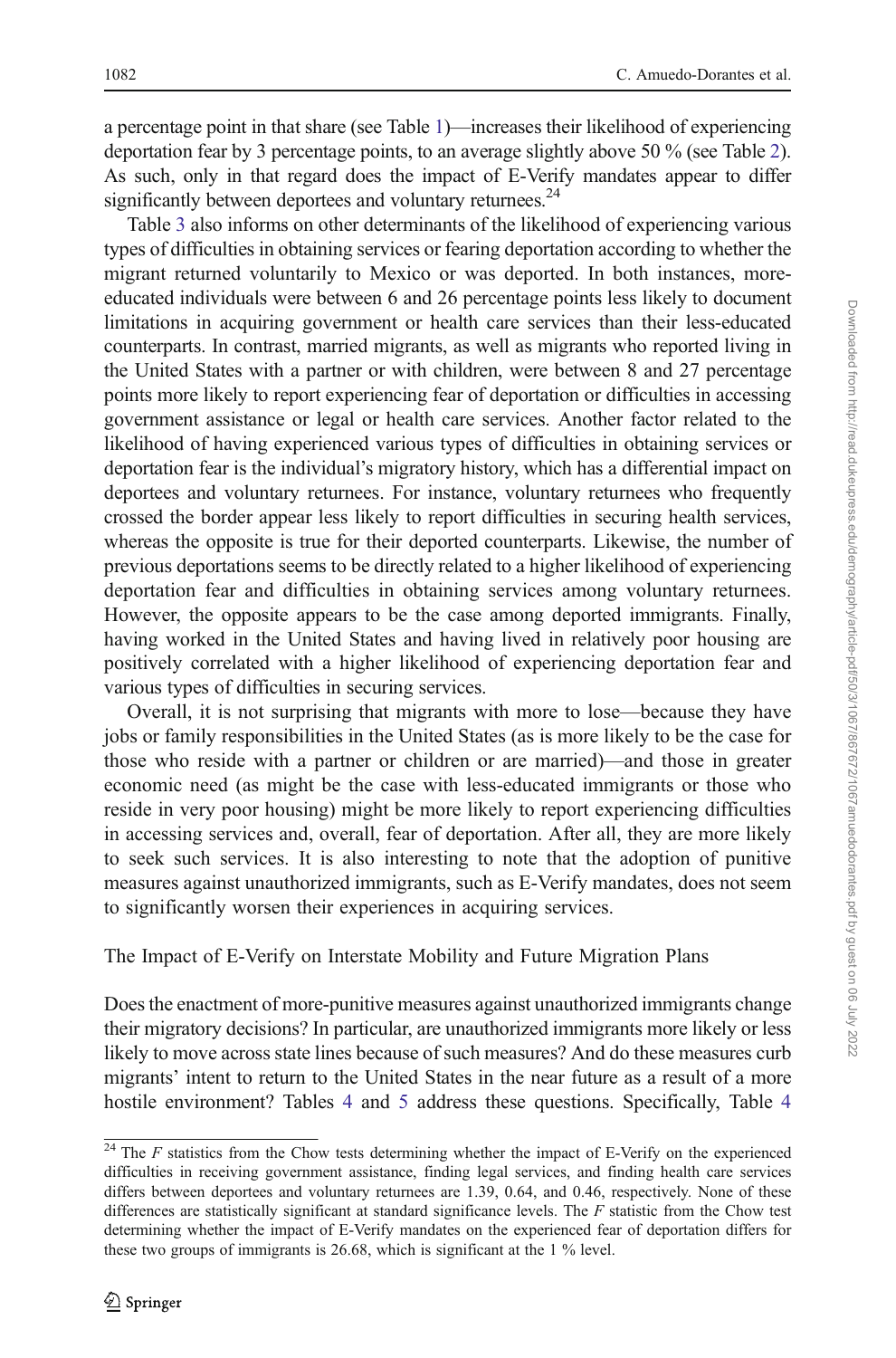displays the results from estimating Eq. ([1\)](#page-10-0) to examine the likelihood of moving across states in response to the adoption of E-Verify mandates separately for voluntary returnees and deported immigrants. In that manner, we gauge the extent to which the interstate mobility patterns of these two groups of migrants might differ.

Furthermore, we are able to assess whether E-Verify mandates induce greater mobility for unauthorized immigrants and, if so, whether such an impact differs according to the migrant's willingness to return home. With that purpose in mind, we perform two separate Chow tests. The first one tests for a difference between deportees and voluntary returnees with regard to their decision to move across states; the second tests for a difference between deportees and voluntary returnees with respect to the effect of E-Verify on the decision to move across states. According to the first Chow test, deported immigrants and voluntary returnees differ in their internal mobility patterns, with the former exhibiting a higher likelihood of moving across state lines than the latter.<sup>25</sup>

In turn, the coefficient on the  $E$ -Verify dummy variable hints at the differential response of both groups to states' adoption of tougher immigration measures, with voluntary returnees being more fearful to move than deportees. In particular, a 1 % increase in the share of voluntary returnees headed to a state with an E-Verify mandate in place prior to or during their migration spell reduces their interstate mobility by 1 percentage point—from an average of 14 % to 13 %. Therefore, E-Verify mandates display a statistically significant and differential impact on the internal mobility patterns of unauthorized returnees according to their intent to return home.<sup>26</sup> Why would E-Verify depress the internal mobility of voluntary returnees but not that of deported migrants? We can only hypothesize. We know that voluntary returnees appear to display a lower tendency to move across states than deportees. Perhaps their increased fear following the enactment of an E-Verify mandate (see Table [3\)](#page-13-0) only serves to reinforce their lower interstate mobility.

Although the enactment of E-Verify mandates does not appear to significantly reduce the internal mobility patterns of deportees, factors that reduce their likelihood of moving across state lines are educational attainment, having lived with a partner or children while in the United States, having worked during their last visit, and the length of their last migration spell. Among voluntary returnees, the only remaining factor associated with a greater internal mobility is being male. Specifically, male migrants are up to 7 percentage points more likely to move across state lines than their female counterparts.

Do E-Verify mandates help curb unauthorized returnees' desire to return to the United States in the near future? Table [5](#page-18-0) addresses this question with the estimation of Eq. ([2\)](#page-11-0). The effect of E-Verify mandates on the likelihood of indicating the intent to return to the United States in the near future is essentially zero for voluntary returnees (the 0.03 coefficient is not statistically different from zero at standard significance levels). On the contrary, E-Verify mandates reduce that likelihood among deportees by 0.23  $(-0.26 + 0.03)$ .<sup>27</sup> How do these impacts compare with those of being the subject of deportation? Deportation significantly increases the likelihood of reporting

 $25$  The F statistic from the Chow test determining whether deportees and voluntary returnees differ in their decision to move across states is 8.06, which is significant at the 1 % level.

 $26$  The F statistic from the Chow test determining whether deportees and voluntary returnees differ with respect to the effect of E-Verify on the decision to move across states is 10.73, which is significant at the 1 % level.

<sup>&</sup>lt;sup>27</sup> The coefficient estimates for *Deported* and *E-Verify State*  $\times$  *Deported* are jointly significant at the 1 % level.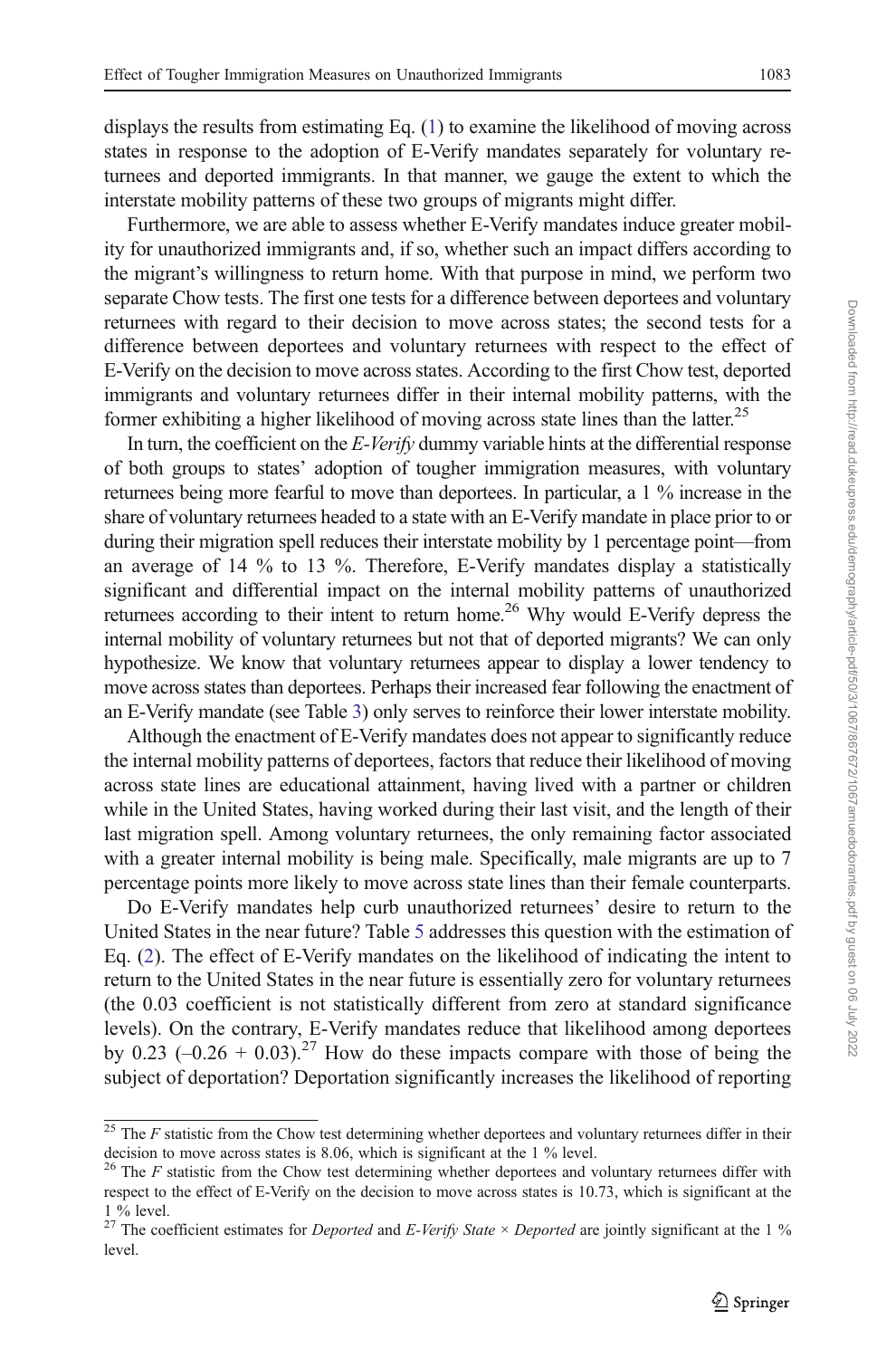| <b>Independent Variables</b>                    | Deported                 | <b>Voluntary Returnees</b> |
|-------------------------------------------------|--------------------------|----------------------------|
| Constant                                        | $0.80*(0.40)$            | 0.13(0.37)                 |
| Age                                             | 0.001(0.002)             | $-0.002(0.002)$            |
| Male                                            | $-0.07(0.06)$            | $0.07*(0.03)$              |
| Secondary Education                             | $-0.05(0.03)$            | $-0.02(0.03)$              |
| Preparatoria                                    | $-0.04(0.03)$            | 0.001(0.04)                |
| <b>Higher Education</b>                         | $-0.11^{\dagger}$ (0.06) | $-0.003(0.04)$             |
| Married                                         | $-0.04(0.03)$            | 0.02(0.04)                 |
| Lived With Partner While in the U.S.            | $-0.19**$ (0.03)         | 0.02(0.04)                 |
| Lived With Children While in the U.S.           | $-0.16**$ (0.03)         | 0.07(0.05)                 |
| Previous Number of Crossings                    | $-0.002(0.002)$          | $-0.01(0.01)$              |
| Previous Number of Deportations                 | $-0.001(0.004)$          | $-0.003(0.003)$            |
| Worked in the U.S. Last Migration Spell         | $-0.04(0.03)$            | 0.05(0.04)                 |
| Lived in Poor Housing While in the U.S.         | $-0.04(0.09)$            | $-0.07(0.07)$              |
| Length of Stay in the U.S. Last Migration Spell | $-2.67e-05**$ (4.55e-06) | $-6.48e-06$ (7.76e-06)     |
| E-Verify State                                  | $-0.19(0.22)$            | $-1.22**$ (0.26)           |
| Time Fixed Effects                              | Yes                      | Yes                        |
| <b>State Fixed Effects</b>                      | Yes                      | Yes                        |
| <b>State-Level Time Trends</b>                  | Yes                      | Yes                        |
| Observations                                    | 825                      | 255                        |
| $R^2$                                           | .26                      | .52                        |

<span id="page-17-0"></span>Table 4 Likelihood of moving across states for deported and voluntary returnees

Note: Robust standard errors are in parentheses.

 $\phi$  < .10; \* $p$  < .05; \*\* $p$  < .01

an intention to return to the United States regardless of whether migrants reside in an E-Verify state. Deportees residing in non-E-Verify states will be 0.35 (or 35 percentage points) more likely to report planning to cross again, whereas deportees in E-Verify states will be only 0.09 (or 9 percentage points) more likely to report a similar intent. Therefore, the restraining effect of E-Verify mandates is still not large enough to offset the stimulating impact of a deportation.

Other factors also appear to curtail the intent to return to the United States. For instance, older returnees appear less likely to report planning to return to the United States in the near future. However, more-educated migrants and migrants who lived with a partner or children while in the United States appear to be more interested in returning to the United States. Likewise, longer migration spells help increase the desire to try to cross again in the near future, just as deportations do.<sup>28</sup>

In sum, the passage of more-punitive measures against unauthorized immigrants, such as E-Verify mandates, does not seem to significantly increase the difficulties experienced by unauthorized immigrants in securing services.<sup>29</sup> However, it appears to infuse

 $28$  Deportations may not increase the desire to return to the United States in the near future if, as noted by Hagan et al. ([2008](#page-23-0)), they disrupt the stream of remittances and separate families.<br><sup>29</sup> Our results are similar to Parrado [\(2012](#page-23-0)), who studied the effect of the 287(g) program on the geographic

dispersion of Mexican immigrants. Parrado ([2012\)](#page-23-0) found no direct impact of the program on the number of undocumented Mexican migrants in the locality.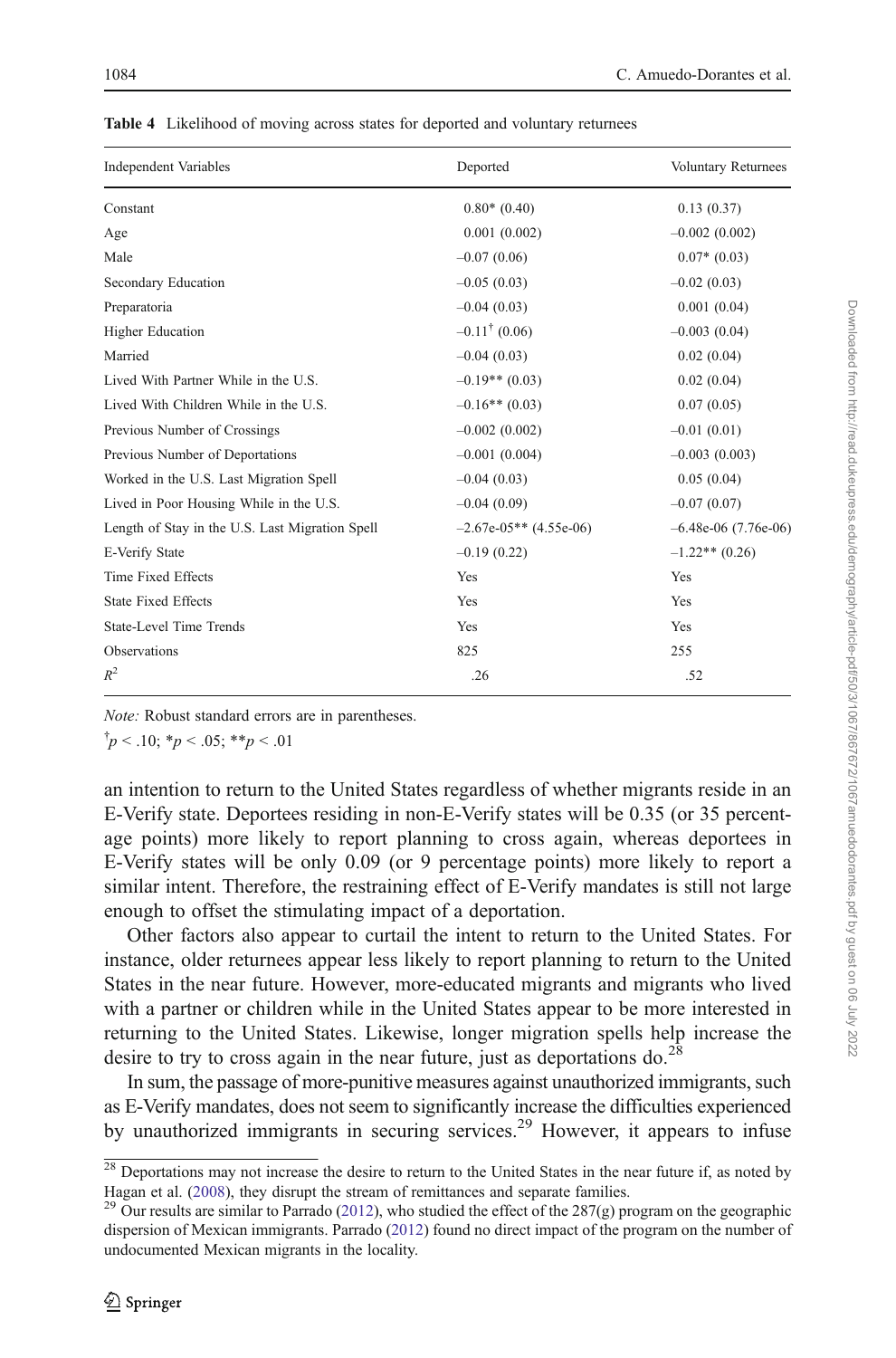| <b>Independent Variables</b>                    | Coefficient                |
|-------------------------------------------------|----------------------------|
| Constant                                        | $1.01**$ (0.29)            |
| Age                                             | $-0.003^{\dagger}$ (0.002) |
| Male                                            | $-0.01(0.05)$              |
| Secondary Education                             | 0.001(0.03)                |
| Preparatoria                                    | $0.06^{\dagger}$ (0.04)    |
| <b>Higher Education</b>                         | $-0.01(0.07)$              |
| Married                                         | 0.02(0.03)                 |
| Lived With Partner While in the U.S.            | $0.15**$ (0.03)            |
| Lived With Children While in the U.S.           | $0.22**$ (0.04)            |
| Previous Number of Crossings                    | 0.003(0.003)               |
| Previous Number of Deportations                 | $0.016**$ (0.01)           |
| Worked in the U.S. Last Migration Spell         | 0.02(0.04)                 |
| Lived in Poor Housing While in the U.S.         | 0.01(0.09)                 |
| Length of Stay in the U.S. Last Migration Spell | $1.70e-05**$ (6.54e-06)    |
| Deported                                        | $0.35**$ (0.02)            |
| E-Verify State                                  | 0.03(0.19)                 |
| E-Verify State $\times$ Deported                | $-0.26**$ (0.09)           |
| <b>Time Fixed Effects</b>                       | Yes                        |
| <b>State Fixed Effects</b>                      | Yes                        |
| <b>State-Level Time Trends</b>                  | Yes                        |
| Observations                                    | 1,092                      |
| $R^2$                                           | .34                        |

<span id="page-18-0"></span>Table 5 Likelihood of planning to return to the United States in the near future

Notes: The regression also includes dummy variables for those who resided most of the time in several states. Observations in the regression contain all undocumented immigrants in our sample, both voluntary returnees and the deportees. Robust standard errors are in parentheses.

 $\phi$  < .10; \* $p$  < .05; \*\* $p$  < .01

deportation fear, reduce the interstate mobility among voluntary returnees, and partially lessen deportees' desire to return to the United States in the near future.

## Summary and Conclusions

The recent impetus of tougher immigration-related measures passed at the state level leads anyone to question their incidence and effectiveness in reducing unauthorized immigration. Unauthorized immigrants exposed to such measures should be the first ones to report being more fearful of deportation or having greater difficulties in securing a variety of services. Additionally, if these newly adopted measures are effective, we would expect them to alter unauthorized immigrants' migratory plans, either by inducing or preventing them from moving across state lines or by changing their intentions to return to the United States in the foreseeable future.

Using a recent and unique survey of Mexican unauthorized immigrants interviewed in 2009 and 2010 upon their voluntary return or deportation to Mexico, we find that the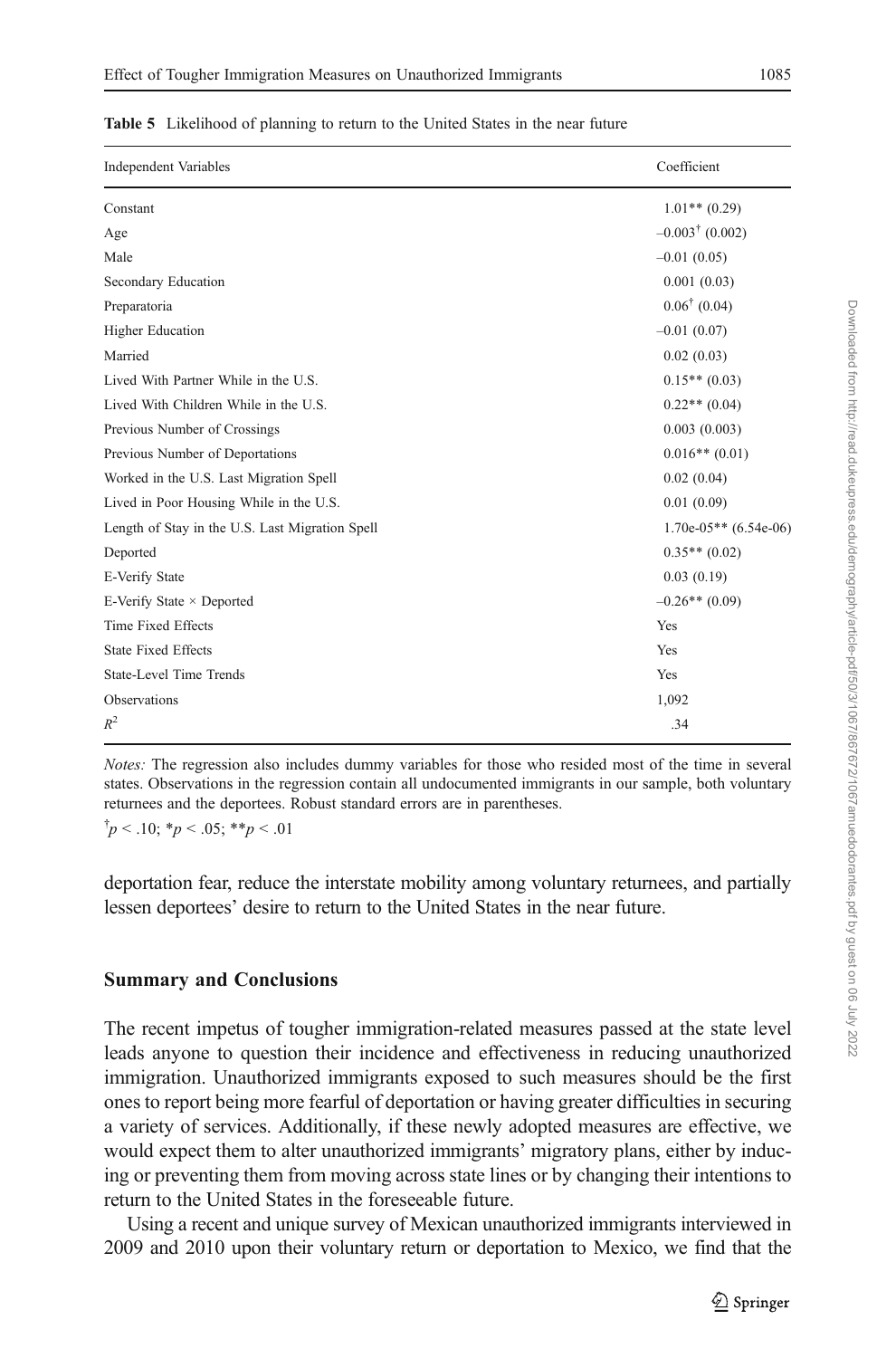<span id="page-19-0"></span>adoption of punitive measures against unauthorized immigrants, such as E-Verify mandates, does not appear to increase the difficulties experienced by unauthorized immigrants in securing a variety of social, legal, and health-related services. However, the enactment of more-punitive measures raises the likelihood of experiencing fear of deportation and reduces the internal mobility of voluntary returnees. Additionally, the mandates appear to partially curb deportees' intentions to return to the United States in the foreseeable future.

As noted throughout the article, because of limited information on undocumented immigrants, our findings need to be taken with caution. For instance, differences in the profile of migrants traveling through the San Diego–Tijuana area versus other Mexican border towns might limit the generalizability of the study results, even if the San Diego–Tijuana border region accounts for about 37 % of the total migrant flow across the U.S.-Mexico border. Another data limitation is the lack of detailed information on all moves across state lines, which leads us to use the information on the states migrants were *headed to* and the states where they *spent most of their* time during their last migration spell to create the interstate mobility measure.

More importantly, our findings pertain to unauthorized returnees and, as such, need to be taken with caution when trying to make inferences about the overall impact on the unauthorized population. We try to assess the consequences of the sample selection bias incurred from lacking information on nonreturnees with return intentions that deviate from those of voluntary returnees for our findings using information on deportees. Our findings suggest that the impact of E-Verify mandates on the deportation fear and interstate mobility of unauthorized immigrants would move closer to zero if unauthorized nonreturnees were to be included. Possibly of greater importance, given that repetitive illegal crossings constitute the largest component of overall apprehensions, is that although E-Verify mandates do curb deportees' intentions to return to the United States in the near future, their impact is not large enough to overturn the stimulating impact of their past deportations on their return migration plans. Therefore, overall, our findings cast some doubt on the effectiveness of tougher immigration policies if their intent is to curtail illegal immigration by deteriorating unauthorized immigrants' U.S. experiences and by ultimately curbing their desire to return to the United States.

Acknowledgments This study was funded by the National Institute of Child and Human Development (Grant:1 R01HD046886-01A2).

## Appendix: Survey Methodology

The survey uses methods suited to the observation of migrant flows modeled after the EMIF, which relies on the following premises: (a) migrants represent mobile units that can be intercepted at certain times and places; (b) the vast majority (more than 90 %) of migrants traveling across the U.S.-Mexico border do so through eight Mexican border cities, one of them being Tijuana, Mexico; (c) migrants arrive at these border cities from other regions in Mexico through specific crossing areas (e.g., airports, bus stations, and migration facilities) identified through formative research; (d) after returning from the United States, migrants depart from these border cities to other regions in Mexico through the same crossing areas; (e) within these venues,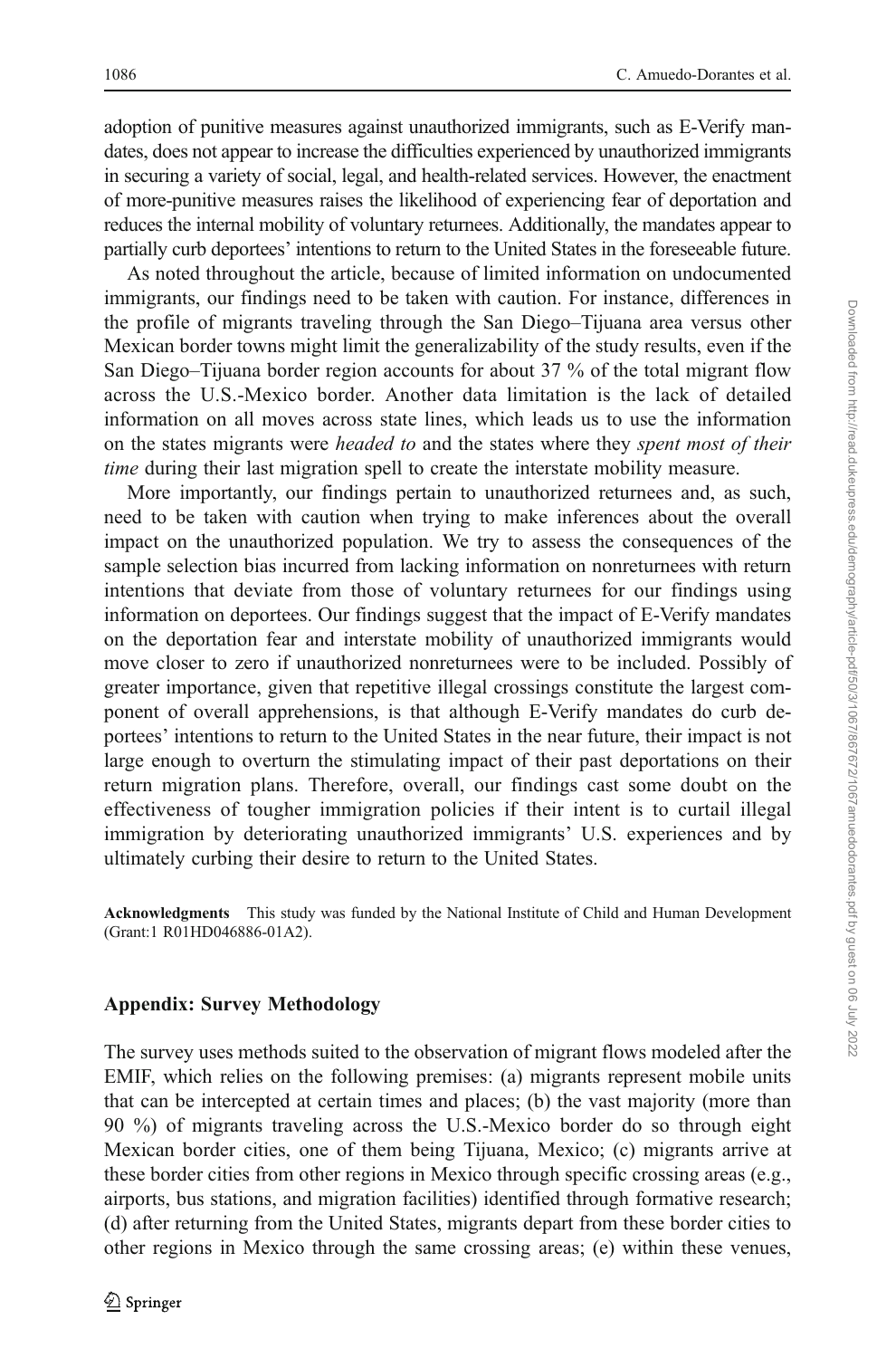there are specific sites (e.g., gates, doorways) migrants necessarily cross by when arriving or departing from these border cities; (f) observation and screening for migration status of individuals crossing in these specific sites allows an accurate enumeration, sampling, and characterization of the migrant population traveling through the U.S-Mexico border.

Specifically, a multistage sampling design with two dimensions and several stages within each dimension is employed. The geographic dimension takes into account the region, city within the region, area within the region, and site within the area where the migrant is intercepted. The sampling areas are defined as facilities through which migrants typically pass when arriving at Tijuana, such as the Tijuana International Airport, the Tijuana central bus station, and the San Ysidro deportation station on the San Diego–Tijuana border. The temporal dimension consists of the quarter of the year, day of the week, and survey shift (i.e., each day was divided into eight-hour shifts) when the respondents are intercepted. Every three months, a random sample of sampling pairs "place–time" was generated to determine the specific combinations of sites and times where and when the survey was to be conducted during the following three months. The weighting procedures take into account that not all individuals have equal probability of being selected and included in the survey, and adjust for this unequal probability. Moreover, the survey weights include expansion factors to reflect the volume of migrants traveling through each sampling site during specific time periods. This information is also used to estimate the size of the population represented by the study sample.

For weight computation, the survey uses an adapted version of a formula developed by researchers at El Colegio de la Frontera Norte and used routinely for computing survey weights for the EMIF. The formula follows the logic behind standard weighting procedures for surveys using multistage sampling methods and has been adapted to reflect the specific sampling design of our survey. Each observation is assigned a weight  $W$ , which is calculated as follows:

$$
W = [(k/n) \times pPoint \times pSite \times pCity \times pRegion \times pShift_D \times pDay_S \times pStudy]^{-1},
$$

where  $k$  is the number of individuals who crossed by the sampling shift, were screened for participation in the survey, and did not meet eligibility criteria or refused to participate; for deported migrants,  $n$  is the number of persons released by Mexican migration officers within the sampling shift when the questionnaire was administered; for sites other than the deportation site,  $n$  reflects the number of persons traveling through the sampling site from the beginning of the sampling shift to the end of the administration of the first questionnaire (for the first respondent) and from the end of the administration of the first questionnaire to the end of the administration of the second questionnaire (for the second respondent), and so on; *pPoint* equals the proportion of individuals traveling through the sampling point relative to the estimated total volume of individuals traveling through the sampling site where the point is located;  $p\text{Site}$  represents the proportion of individuals traveling through the sampling site relative to the estimated total flow traveling through the city where the site is located; unlike for the EMIF,  $pCity$  and  $pRegion$  are both equal 1, given that the city (Tijuana) is only one, and the region (western U.S.-Mexico border) is only one, and they are all included with probability equal to 1 in the sampling design;  $(pShift_D)^{-1}$  is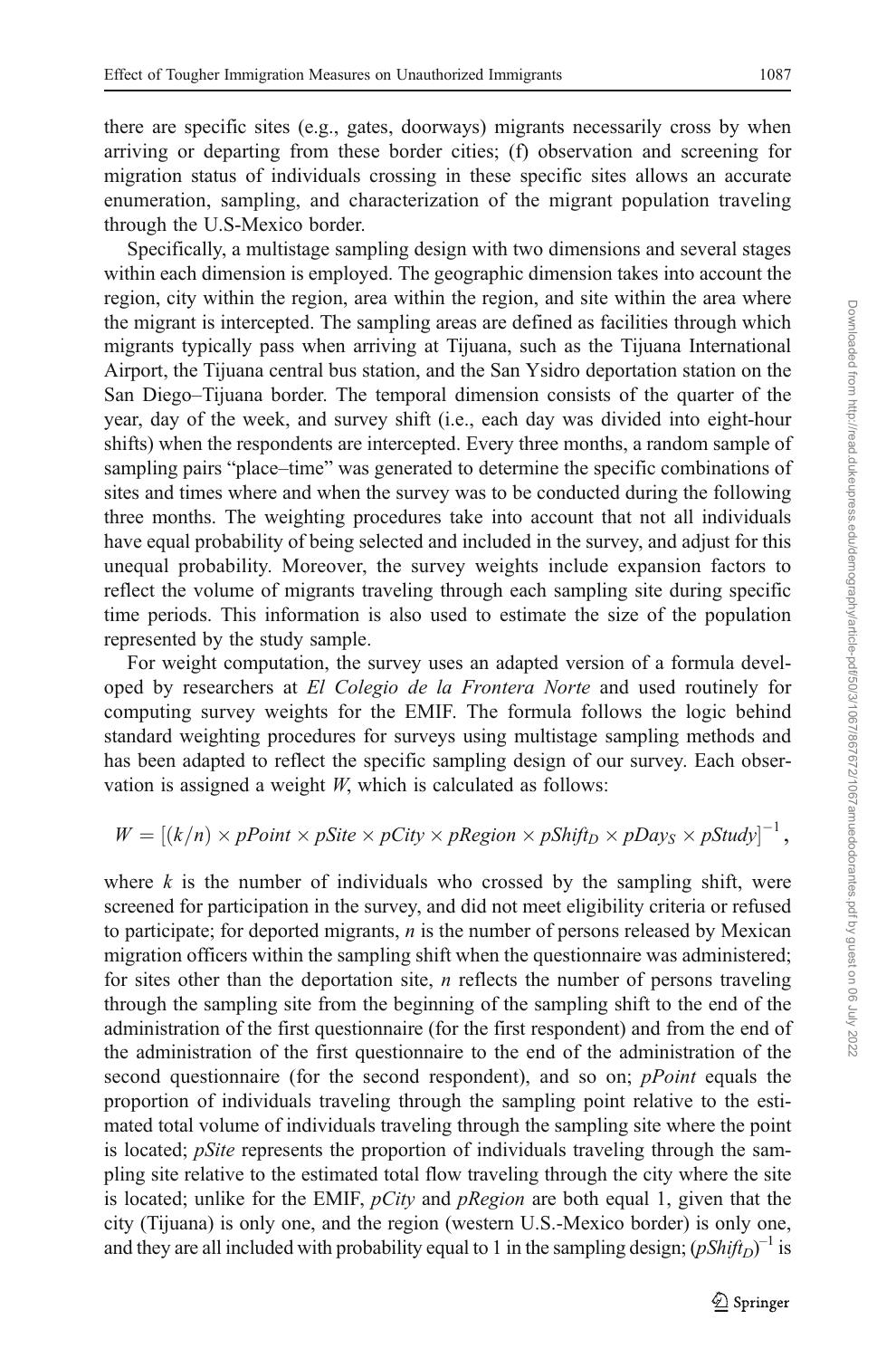| Variables Names                                    | Definitions                                                                                                                                                                                                                       |
|----------------------------------------------------|-----------------------------------------------------------------------------------------------------------------------------------------------------------------------------------------------------------------------------------|
| Dependent Variables                                |                                                                                                                                                                                                                                   |
| Difficulties and deportation fears                 | Dummy variables equal to 1 when the unauthorized migrant agrees with the following statements:                                                                                                                                    |
| Difficulties in obtaining government assistance    | You thought you would be deported if you went to a social or government agency.                                                                                                                                                   |
| Difficulties in finding legal services             | You experienced difficulties in finding legal services.                                                                                                                                                                           |
| Difficulties in obtaining health care services     | You experienced difficulties in obtaining health care due to your legal status.                                                                                                                                                   |
| Fear of deportation                                | You feared being deported                                                                                                                                                                                                         |
| Move across state lines                            | A dummy variable equal to 1 if the migrant moved across states during his/her last migration spell.                                                                                                                               |
| Intent to return to the United States              | A dummy variable equal to 1 if the migrant plans to return to the United States in the future.                                                                                                                                    |
| Independent Variables                              |                                                                                                                                                                                                                                   |
| Age                                                | Age in years.                                                                                                                                                                                                                     |
| Male                                               | A dummy variable equal to 1 when the unauthorized migrant is a male.                                                                                                                                                              |
| No education                                       | A dummy variable equal to 1 when the unauthorized migrant has no education.                                                                                                                                                       |
| Primary education (elementary school)              | A dummy variable equal to 1 when elementary school is the highest educational attainment.                                                                                                                                         |
| Secondary education (middle school)                | A dummy variable equal to 1 when middle school is the highest educational attainment.                                                                                                                                             |
| Preparatoria (high school)                         | A dummy variable equal to 1 when high school is the highest educational attainment.                                                                                                                                               |
| Higher education (more than high school            | A dummy variable equal to 1 when more than high school is the highest educational attainment.                                                                                                                                     |
| Married                                            | A dummy variable equal to 1 if married.                                                                                                                                                                                           |
| Lived with partner while in the U.S.               | A dummy variable equal to 1 if living with spouse, partner, or boyfriend/girlfriend during the migration spell.                                                                                                                   |
| Lived with children while in the U.S.              | A dummy variable equal to 1 if living with children during the migration spell.                                                                                                                                                   |
| Previous number of crossings                       | Number of times the unauthorized migrant has crossed the border to the United States.                                                                                                                                             |
| Previous number of deportations                    | Number of times the unauthorized migrant has been deported by the United States immigration authorities.                                                                                                                          |
| Worked in the U.S. last migration spell            | A dummy variable equal to 1 if the migrant worked during the last 12 months in the United States.                                                                                                                                 |
| Lived in poor housing while in the U.S.            | migration spell: a mobile home, homeless shelter, halfway house or boarding home, car or truck, on the streets.<br>A dummy variable equal to 1 if the migrant reported living in any of the following places during most of their |
| spell<br>Length of stay in the U.S. last migration | Duration (in days) of the last migration spell.                                                                                                                                                                                   |
| E-Verify state                                     | A dummy variable equal to 1 if the migrant's destination is a state that either adopted an E-Verify mandate<br>prior to the migrant's arrival or during her/his migration spell.                                                  |

Table 6 Variable names and definitions

Table 6 Variable names and definitions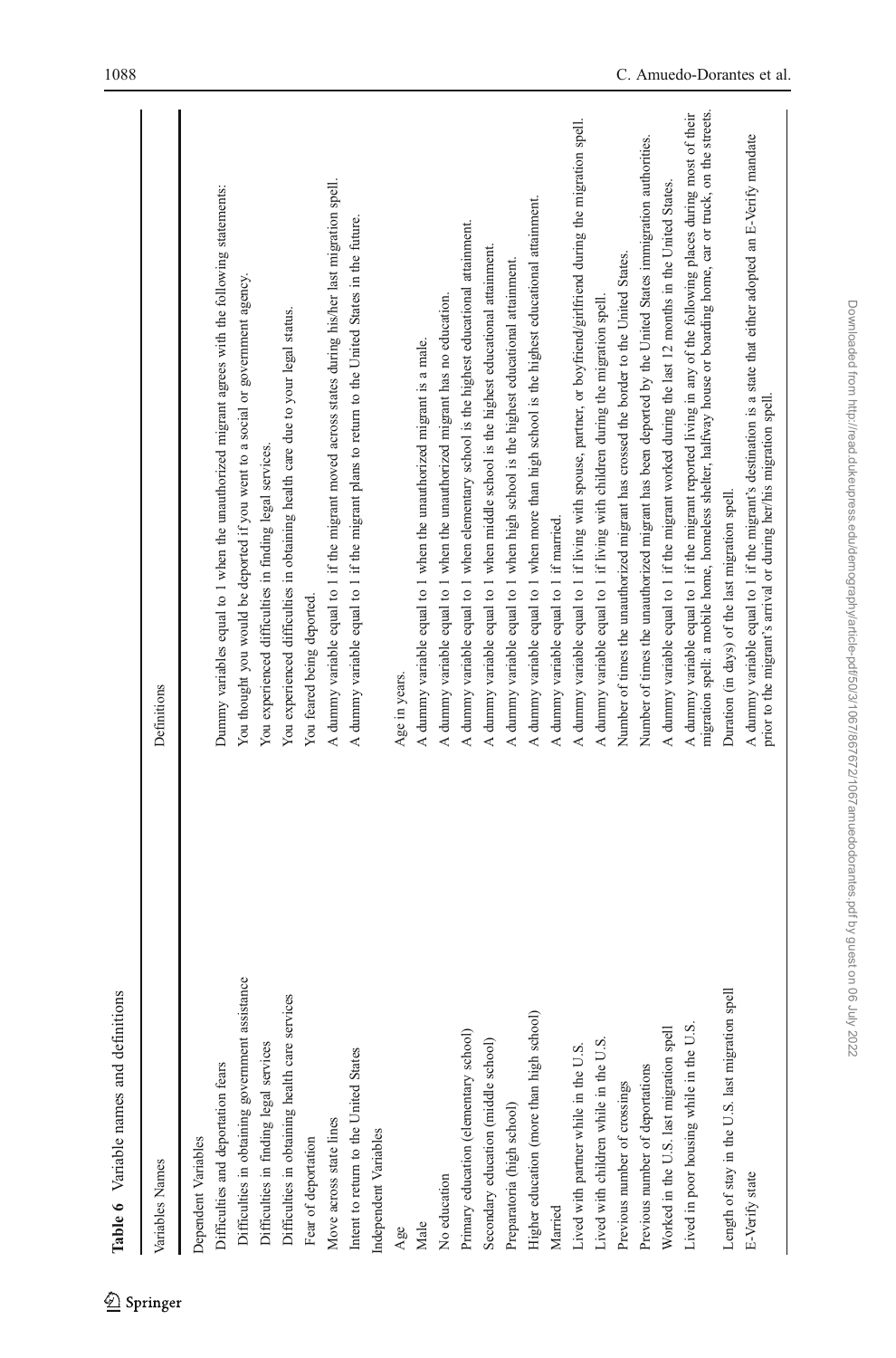<span id="page-22-0"></span>the probability of selecting the sampling shift of all possible sampling shifts on a day;  $(pDay_S)^{-1}$  is calculated for each day of the week and reflects the probability of selecting each day of the week considering the total number of Mondays, Tuesdays, and so on, included in the period during which the survey was implemented; and  $pStudy$  is equal to 1, given that the study period was included with probability 1 in the sampling frame.

At the beginning of each sampling shift at each sampling site, an interviewer intercepted the first adult-looking subject who crossed by the sampling site and applied a screening intercept survey to determine if he/she qualified as a migrant. If the participant did not meet the inclusion criteria, the interviewer intercepted the next adult-looking person crossing by the sampling site and repeated the process. For the current study, we focused on migrants who were returning from the United States either voluntarily or via deportation, who were not born in the United States, and who were18years of age or older. A short screening survey determined eligibility.

#### References

- Amuedo-Dorantes, C., & Bansak, C. (2012). U.S. border control. In J. Gans, E. M. Replogle, & D. J. Tichenor (Eds.), Debates on U.S. immigration (pp. 144–162). Thousand Oaks, CA: SAGE Publications, Inc.
- Amuedo-Dorantes, C., & Lozano, F. (2011). On the effectiveness of SB1070 in Arizona. Unpublished manuscript, Department of Economics, San Diego State University.
- Angelucci, M. (2005). U.S. border enforcement and the net flow of Mexican illegal migration (IZA Discussion Paper No. 1642). Bonn, Germany: Institute for the Study of Labor.
- Bean, F. D., Edmonston, B., & Passel, J. S. (Eds.). (1990a). Undocumented migration to the United States: IRCA and the experience of the 1980s. Washington, DC: Urban Institute.
- Bean, F. D., Espenshade, T. J., White, M. J., & Dymowksi, R. F. (1990b). Post-IRCA changes in the volume and composition of undocumented migration to the United States: An assessment based on apprehension data. In F. D. Bean, B. Edmonston, & J. S. Passel (Eds.), Undocumented migration to the United States: IRCA and the experience of the 1980s (pp. 111–158). Washington, DC: Urban Institute.
- Bell, M. T. (2004). Immigrants' access to quality health care (Trends Alert: Critical Information for State Decision-Makers). Lexington, KY: The Council of State Governments.
- Bustamante, J. A. (1990). Measuring the flow of undocumented immigrants: Research findings from the Zapata Canyon Project. In F. D. Bean, B. Edmonston, & J. S. Passel (Eds.), Undocumented migration to the United States: IRCA and the experience of the 1980s (pp. 211–226). Washington, DC: Urban Institute.
- Capps, R., Fix, M. E., & Henderson, E. (2009). Trends in immigrants' use of public assistance after welfare reform. In M. Fix (Ed.), Immigrants and welfare: The impact of welfare reform on America's newcomers (pp. 123–152). New York: Russell Sage Foundation.
- Chavez, L. R., Flores, E. T., & Lopez-Garza, M. (1990). Here today, gone tomorrow? Undocumented settlers and immigration reform. Human Organization, 49, 193–205.
- Cornelius, W. A. (1989). Impacts of the 1986 U.S. immigration law on emigration from rural Mexican sending communities. Population and Development Review, 15, 689–705.
- Cornelius, W. A. (1990). Impacts of the 1986 U.S. immigration law on emigration from rural Mexican sending communities. In F. D. Bean, B. Edmonston, & J. S. Passel (Eds.), Undocumented migration to the United States: IRCA and the experience of the 1980s (pp. 227–250). Washington, DC: Urban Institute.
- Cornelius, W. A. (1998). The structural embeddedness of demand for Mexican immigrant labor: New evidence from California. In M. Suárez-Orozco (Ed.), Crossings: Mexican immigration in interdisciplinary perspective (pp. 114–144). Cambridge, MA: Harvard University Press/David Rockefeller Center for Latin American Studies.
- Dávila, A., Pagán, J. A., & Soydemir, G. (2002). The short-term and long-term deterrence effects of INS border and interior enforcement on undocumented immigration. Journal of Economic Behavior & Organization, 49, 459–472.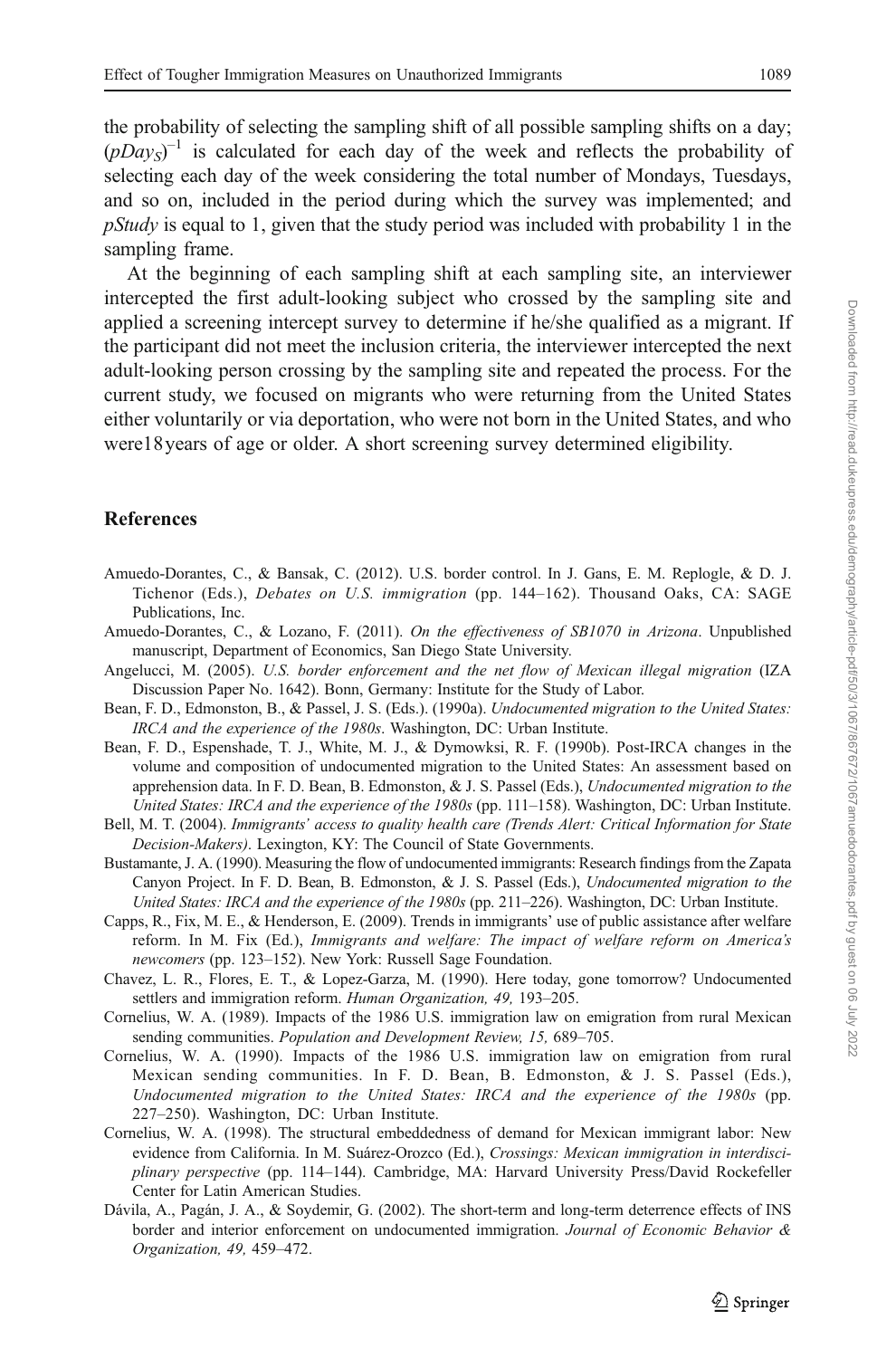- <span id="page-23-0"></span>De la Torre, A., & Estrada, A. L. (2001). Mexican Americans and health. Tucson: The University of Arizona Press.
- Donato, K. M., Durand, J., & Massey, D. S. (1992). Stemming the tide? Assessing the deterrent effects of the Immigration Reform and Control Act. Demography, 29, 139–157.
- Espenshade, T. J. (1990). Undocumented migration to the United States: Evidence from a repeated trials model. In F. D. Bean, B. Edmonston, & J. S. Passel (Eds.), Undocumented migration to the United States: IRCA and the experience of the 1980s (pp. 159–182). Washington, DC: Urban Institute.
- Espenshade, T. J. (1994). Does the threat of border apprehension deter undocumented U.S. immigration? Population and Development Review, 20, 871–892.
- Finch, B. K., Catalano, R. C., Novaco, R. W., & Vega, W. A. (2003). Employment frustration and alcohol abuse/dependence among labor migrants in California. Journal of Immigration Health, 5, 181–186.
- Finch, B. K., Hummer, R. A., Kolody, B., & Vega, W. A. (2001). The role of discrimination and acculturative stress in the physical health of Mexican-origin adults. Hispanic Journal of Behavioral Sciences, 23, 399–429.
- Finch, B. K., & Vega, W. A. (2003). Acculturation stress, social support, and self-rated health among Latinos in California. Journal of Immigrant Health, 5, 109–117.
- González de la Rocha, M., & Escobar Latapi, A. (1990). The impact of IRCA on the migration patterns of a community in Los Altos, Jalisco, Mexico (Working Paper No. 41). Washington, DC: Commission for the Study of International Migration and Cooperative Economic Development.
- Hagan, J., Castro, B., & Rodriguez, N. (2010). The effects of U.S. deportation policies on immigrant families and communities: Cross-border perspectives. North Carolina Law Review, 88, 1799–1823.
- Hagan, J., Eschbach, K., & Rodriguez, N. (2008). U.S. deportation policy, family separation, and circular migration. International Migration Review, 42, 64–88.
- Hanson, G. H., & Spilimbergo, A. (1999). Illegal immigration, border enforcement, and relative wages: Evidence from apprehensions at the U.S.-Mexico border. American Economic Review, 89, 1337–1357.
- Kaiser Commission on Medicaid and the Uninsured. (2003). Immigrants' health care coverage and access (Publication No. 2231-03). Menlo Park, CA: Kaiser Commission. Retrieved from [www.kff.org](http://www.kff.org/)
- Kossoudji, S. A. (1992). Playing cat and mouse at the U.S.-Mexican border. *Demography*, 29, 159–180.
- Ku, L. (2009). Changes in immigrants' use of Medicaid and food stamps: The role of eligibility and other factors. In M. Fix (Ed.), Immigrants and welfare: The impact of welfare reform on America's newcomers (pp. 153–192). New York: Russell Sage Foundation.
- Kullgren, J. T. (2003). Restrictions on undocumented immigrants' access to health services: The public health implications of welfare reform. American Journal of Public Health, 93, 1630–1633.
- Lindstrom, D. P. (1996). Economic opportunity in Mexico and return migration from the United States. Demography, 33, 357–374.
- Lofstrom, M., Bohn, S., & Raphael, S. (2011). Lessons from the 2007 legal Arizona workers Act. San Francisco: Public Policy Institute of California.
- Lowell, B. L., & de la Garza, R. O. (2002). The development role of remittances in U.S. Latino communities and in Latin American countries. In R. de la Garza & B. L. Lowell (Eds.), Sending money home (pp. 3–27). Oxford, UK: Rowman & Littlefield Publishers Inc.
- Massey, D. S., Donato, K. M., & Liang, Z. (1990). Effects of the Immigration Reform and Control Act of 1986: Preliminary data from Mexico. In F. D. Bean, B. Edmonston, & J. S. Passel (Eds.), Undocumented migration to the United States: IRCA and the experience of the 1980s (pp. 182– 210). Washington, DC: Urban Institute.
- Massey, D. S., Durand, J., & Malone, N. J. (2002). Beyond smoke and mirrors: Mexican immigration in an era of economic integration. New York: Russell Sage Foundation.
- Menjivar, C., & Abrego, L. (2012). Legal violence: Immigration law and the lives of Central American immigrants. The American Journal of Sociology, 117, 1380–1421.
- Office of Immigration Statistics. (2010). 2010 yearbook of immigration statistics. Washington, DC: U.S. Department of Homeland Security. Retrieved from [www.dhs.gov/xlibrary/assets/statistics/yearbook/](http://www.dhs.gov/xlibrary/assets/statistics/yearbook/2010/ois_yb_2010.pdf) [2010/ois\\_yb\\_2010.pdf](http://www.dhs.gov/xlibrary/assets/statistics/yearbook/2010/ois_yb_2010.pdf)
- Orrenius, P. M. (1999). Return migration from Mexico: Theory and evidence (Doctoral dissertation). Department of Economics, University of California, Los Angeles.
- Orrenius, P. M. (2001). Illegal immigration and enforcement along the U.S.-Mexico border: An overview. Economic and Financial Policy Review, QI, 2–11.
- Orrenius, P. M., & Zavodny, M. (2003). Do amnesty programs reduce undocumented immigration? Evidence from IRCA. Demography, 40, 437–450.
- Parrado, E. A. (2012). Immigration enforcement policies, the economic recession, and the size of local Mexican immigrant populations. The Annals of the American Academy of Political and Social Science, 641, 16–37.